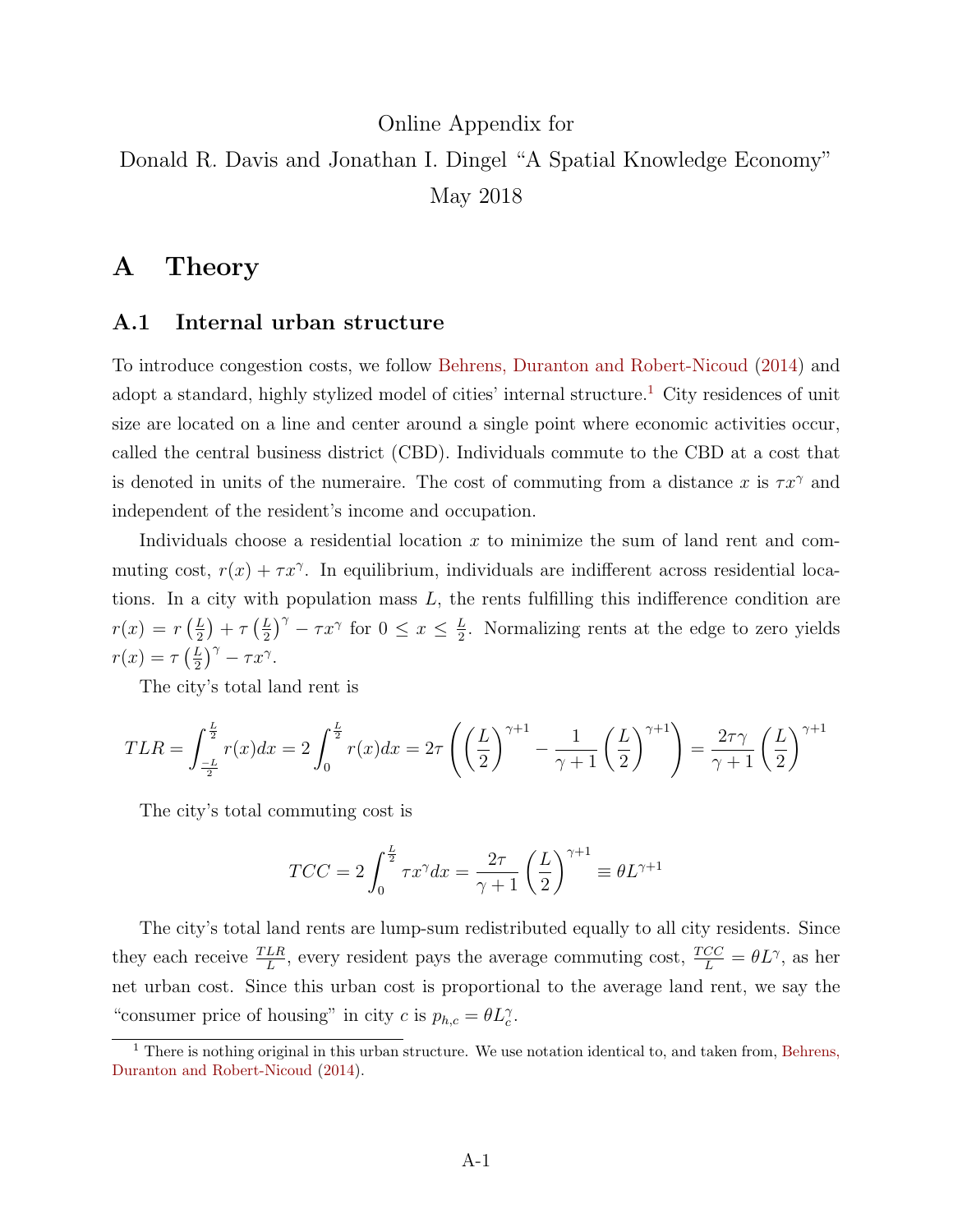### A.2 The number of cities

In section I.B, we define equilibrium for a finite set of locations  $\{c\}$  in which each member of the set is populated,  $L_c > 0$ . This section discusses properties of this set. In our model, the equilibrium number of cities is not uniquely determined by exogenous parameters. This is a standard result in models with symmetric fundamentals, and our predictions about the cross section of cities do not depend upon the number of populated locations.

While the equilibrium number of cities is not uniquely determined, the equilibrium number of cities where idea exchange occurs is bounded by the exogenous parameters governing agglomeration and congestion. In the case of equations (5) and (6), there is an upper bound on the equilibrium number of cities with positive idea exchange for a given population L because the matching process in equation (6) features scale economies and the production function in equation (5) requires a minimum value of  $AZ_{c}z$  for positive participation. There is a lower bound on the equilibrium number of cities because congestion costs are unboundedly increasing in  $L_c$  while  $Z_c$  has a finite upper bound. Between these bounds, there may exist multiple equilibria that have distinct numbers of heterogeneous cities.

The equilibrium number of heterogeneous cities will tend to increase with population. The upper bound increases with population because a larger population makes it feasible to achieve the minimum scale for idea exchange in a larger number of cities. Holding other parameters fixed, a higher value of L can be accommodated by the same number of larger cities or an increase in the number of cities. The intensive margin cannot entirely absorb population increases of arbitrary size, since congestion costs must eventually exceed agglomeration benefits. Increases along the extensive margin – the number of cities – could result in a greater number of distinct city sizes or a greater number of instances of a given population size. The latter possibility is constrained by the fact that locally stable equilibria can have equal-sized cities only if the agglomeration force is weak relative to the congestion force at the margin, as we prove in Proposition 3 below.

Recent related research with heterogeneous agents and symmetric fundamentals has taken distinct approaches to thinking about the inter-related problems of city formation, the number (mass) of cities, and uniqueness of equilibrium. With heterogeneous firms, [Gaubert](#page-24-1) [\(2015\)](#page-24-1) assumes that there is a uniquely optimal city size distinct to each productivity level and that cities are created by developers who make zero profits. With a continuum of cities, this yields a one-to-one mapping between firm productivities and city sizes, and so the distribution of firm productivity determines the distribution of city sizes. With heterogeneous individuals, [Behrens, Duranton and Robert-Nicoud](#page-24-0) [\(2014\)](#page-24-0) assume a continuum of cities and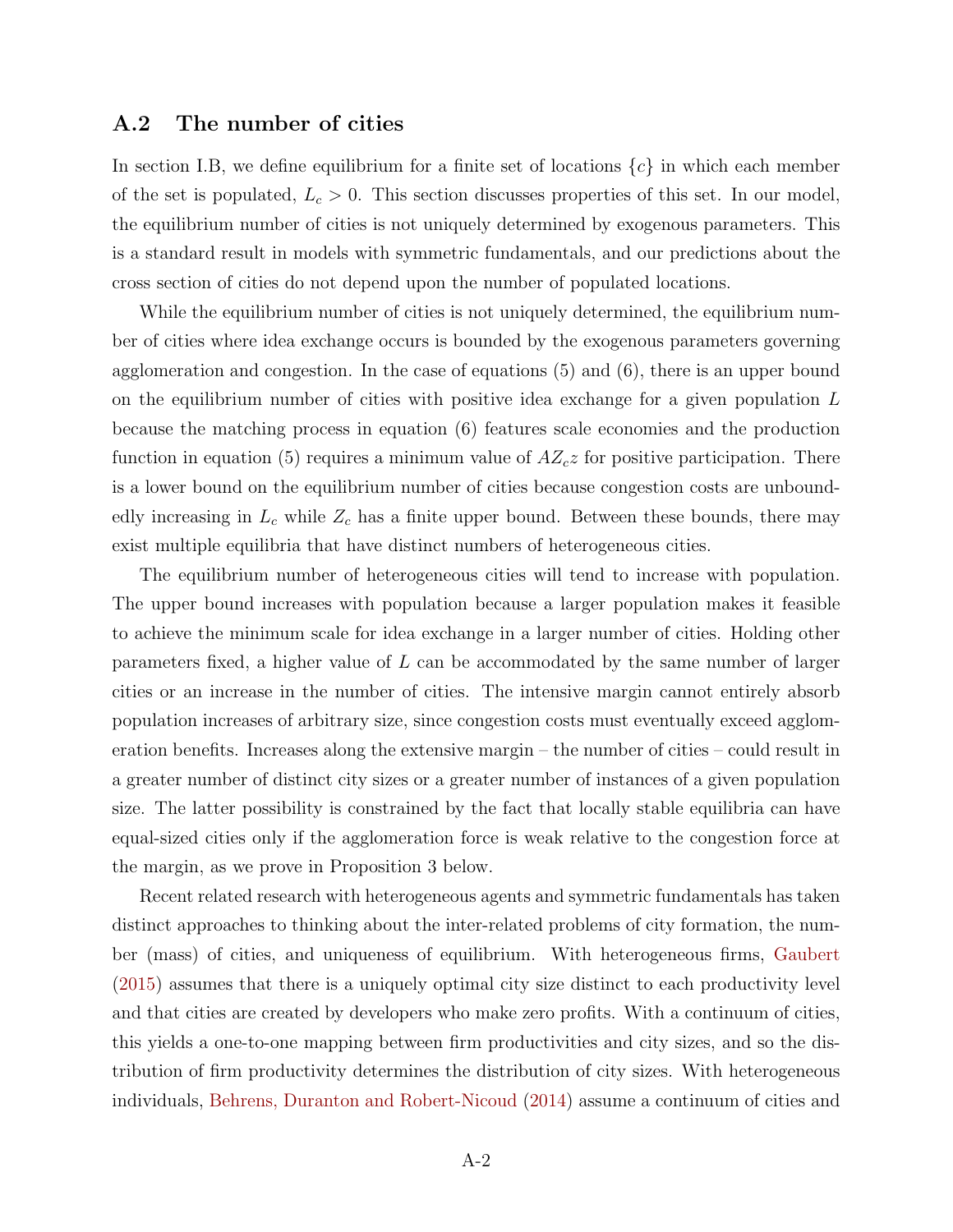characterize equilibria in which each city is talent-homogeneous, which yields a differential equation that maps between individual talents and city sizes.<sup>[2](#page-2-0)</sup> Combined with the assumption of a boundary condition, this yields the distribution of city sizes as a function of the distribution of talent.<sup>[3](#page-2-1)</sup>

We take a different path by assuming that the number of cities is an integer. This matches the empirical fact that cities are discrete. The top ten metropolitan areas account for one-quarter of the United States population. With a continuum, any countable set would be measure zero. Similarly, our model implies that the population size of the largest city is less than the economy's total population. In [Behrens, Duranton and Robert-Nicoud](#page-24-0) [\(2014\)](#page-24-0) and [Gaubert](#page-24-1) [\(2015\)](#page-24-1), the population size of the largest city is a function only of the talent/productivity distribution, so the fact that New York is larger than Zurich is attributable to differences in the US and Swiss talent/productivity distributions, not the fact that New York City has more residents than the entirety of Switzerland.

This greater realism comes at a cost. The equilibrium number and sizes of cities are not necessarily unique. In our numerical work, we take as given the number of cities and identify equilibria consistent with this number. For example, while we present a 275-city equilibrium in section II.D, the same parameter values are also consistent with a 270-city equilibrium. This multiplicity may simply be a feature of the world rather than something that needs to be refined away. Treating cities as discrete allows us to explain spatial variation in skill premia, whereas this form of within-city heterogeneity is absent in models with a one-to-one mapping between agents' heterogeneous characteristic and city size. We focus on results that are cross-sectional properties that do not rely on the number of cities or the uniqueness of equilibrium.

## A.3 Existence of equilibrium with two heterogeneous cities

Here we characterize three sufficient conditions for  $\{L, \mu(z), \bar{n}, B(\cdot), Z(\cdot), \theta, \gamma\}$  such that there exists a two-city equilibrium in which  $L_1 < L_2$ . The first is that idea exchange creates potential gains from agglomeration. The second is that congestion costs prevent the entire population from living in a single city. The third is that it is feasible for the entire population to live in two cities.

<span id="page-2-0"></span><sup>2</sup>While these authors focus on the properties of equilibria with talent-homogeneous cities, these are not the only equilibria in their model. It also yields equilibria with discrete number of cities, but in that case analytical results cannot be obtained in general.

<span id="page-2-1"></span><sup>3</sup> To obtain their city-size distribution that approximates Zipf's law, [Behrens, Duranton and Robert-](#page-24-0)[Nicoud](#page-24-0) [\(2014\)](#page-24-0) impose the boundary condition that individuals of zero talent live in cities of zero population where they produce zero output.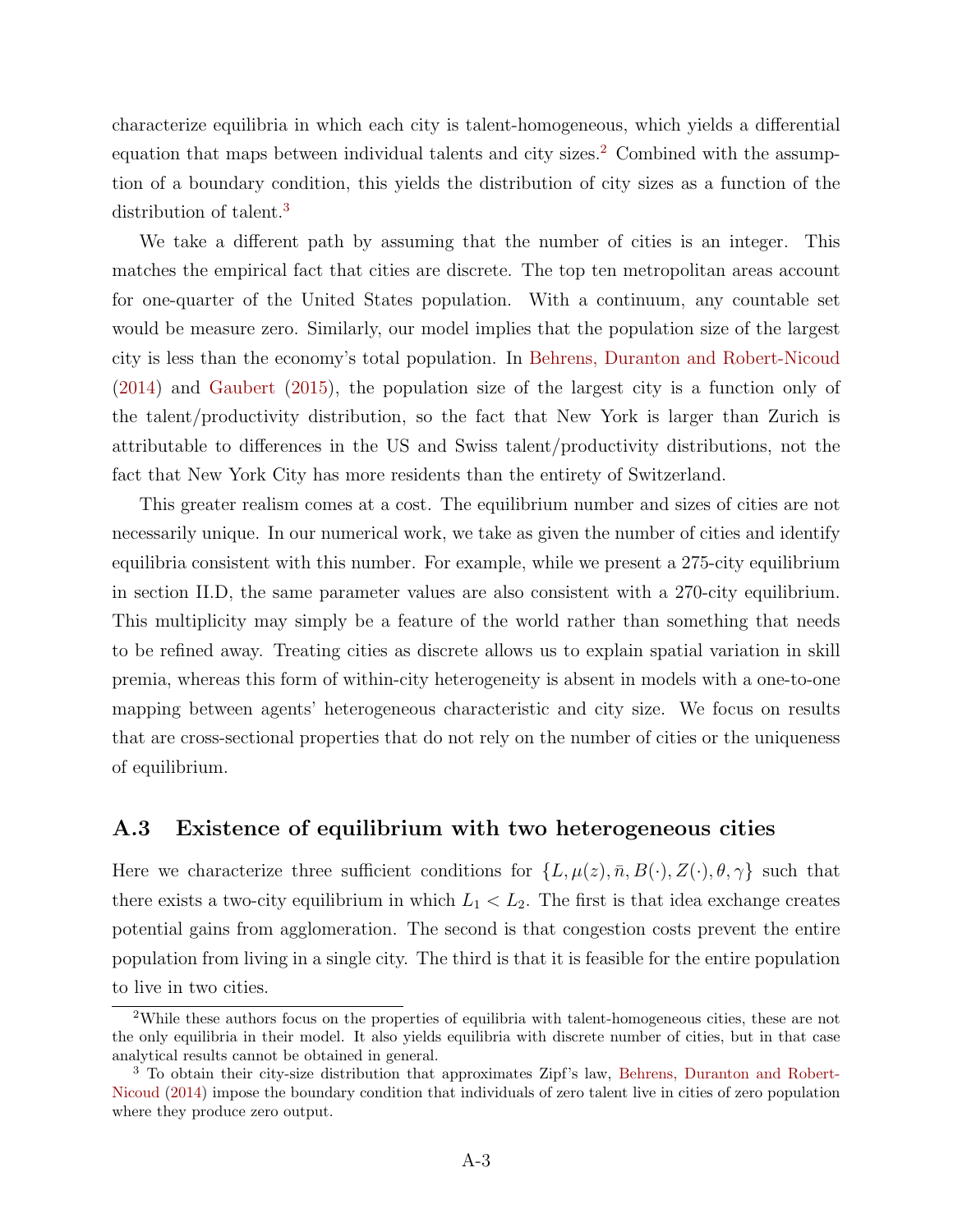To help define the three conditions, let  $Z_c(x, y)$  denote the maximum value of  $Z_c$  satisfying equation (4) with  $\beta_{z,c} = \beta(z, Z_c)$  when the population of tradables producers in city c is all individuals with abilities in the  $[x, y]$  interval. Formally, the maximum value of  $Z_c$  satisfying that equation when  $\mu(z, c) = \mu(z) \,\forall z \in [x, y]$  and  $\mu(z, c) = 0 \,\forall z \in [z_m, x) \cup (y, \infty)$  where  $z_m$ is given by  $\bar{n} = \int_0^{z_m} \mu(z) dz$ .

The agglomeration condition is that  $\tilde{z}$  ( $z$ ,  $Z_c(z,\infty)$ ) >  $\tilde{z}$  ( $z$ ,  $Z_c(z_m, z)$ ) where  $z$  is the median tradables producer, identified by  $\frac{1-\bar{n}}{2} = \int_{z_m}^{\bar{z}} \mu(z) dz$ . This condition says that technology  $(Z(\cdot, \cdot), \bar{n})$  and population  $(L, \mu(z))$  are such that the median tradables producer and every individual of greater ability would find idea exchange with one another profitable if they all colocated. In other words, there are potential gains from agglomeration via idea exchange. The *congestion condition* is that the congestion costs of locating the economy's entire population in a single city exceed the gains from idea exchange for the lowest-ability tradables producer,  $\frac{\theta}{1-\bar{n}}L^{\gamma} > \tilde{z}(z_m, Z_c(z_m, \infty)) - \tilde{z}(z_m, 0)$ . The *feasibility condition* is that the leastable tradables producer generates enough output to cover the congestion costs associated with two cities,  $\tilde{z}(z_m, 0) \geq \frac{\theta}{1-z}$  $\frac{\theta}{1-\bar{n}}\left(\frac{L}{2}\right)$  $(\frac{L}{2})^{\gamma}$ .

We now characterize the economy in terms of  $L_1$  and define a function  $\Omega(L_1)$  that equals zero when the economy is in equilibrium. Choose a value  $L_1 \leq \frac{1}{2}$  $\frac{1}{2}L$ , which implies  $L_2 = L - L_1$ . Define values  $z_b$  and  $z_{b,n}$  that respectively denote the highest-ability tradables and nontradables producers in city 1 by

$$
(1 - \bar{n})L_1 = L \int_{z_m}^{z_b} \mu(z) dz \qquad \bar{n}L_1 = L \int_0^{z_{b,n}} \mu(z) dz.
$$

Because the support of  $\mu(z)$  is connected,  $z_b$  is continuous in  $L_1$ . The locational assignments

$$
\mu(z,1) = \begin{cases}\n\mu(z) & 0 \leq z < z_{b,n} \\
0 & z_{b,n} \leq z < z_m \\
\mu(z) & z_m \leq z < z_b \\
0 & z_b \leq z\n\end{cases}\n\qquad\n\mu(z,2) = \begin{cases}\n0 & 0 \leq z < z_{b,n} \\
\mu(z) & z_{b,n} \leq z < z_m \\
0 & z_m \leq z < z_b \\
\mu(z) & z_b \leq z\n\end{cases}
$$

satisfy equations (8), (9), and (10). These assignments imply values for  $p_{h,1}, p_{h,2}, p_{n,1}, p_{n,2}, Z_1, Z_2$ , and  $\beta_{z,c}$  via equations (4), (7), (12), and (13), where we select the maximal values of  $Z_1$  and  $Z_2$  satisfying those equations. The feasibility condition ensures these assignments are possible for all  $L_1$ .

This is a spatial equilibrium if  $z<sub>b</sub>$  is indifferent between the two cities. Utility in the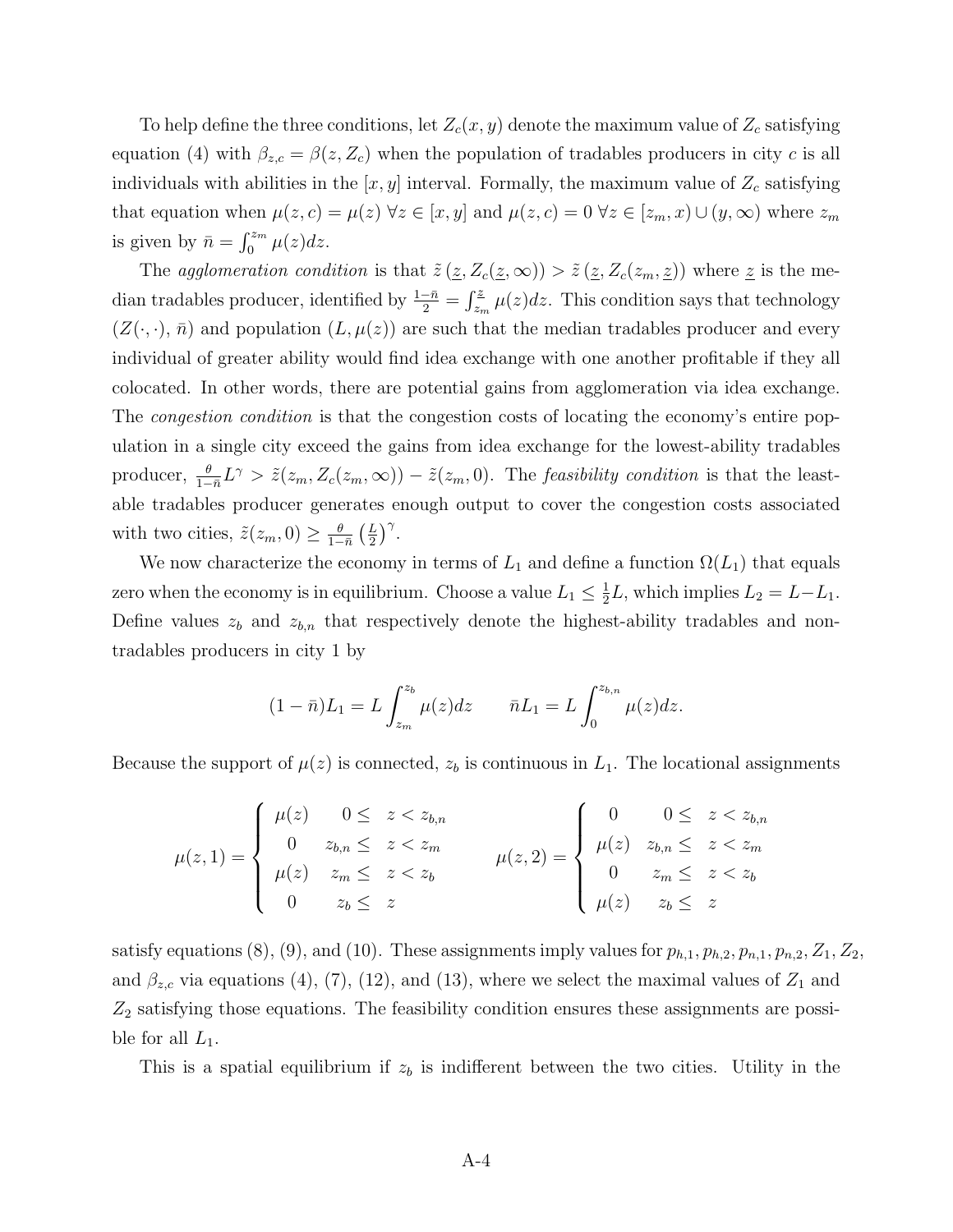smaller city minus utility in the larger city for the marginal tradables producer,  $z<sub>b</sub>$ , is

$$
\tilde{z}(z_b, Z_1(z_m, z_b)) - \bar{n}p_{n,1} - p_{h,1} - (\tilde{z}(z_b, Z_2(z_b, \infty)) - \bar{n}p_{n,2} - p_{h,2})
$$

Using equations (7) and (13) and rearranging terms, we call this difference  $\Omega(L_1)$ .

$$
\Omega(L_1) \equiv \frac{\theta}{1-\bar{n}} \big(L_2^{\gamma} - L_1^{\gamma}\big) - \tilde{z}(z_b, Z_2(z_b, \infty)) + \tilde{z}(z_b, Z_1(z_m, z_b))
$$

 $\Omega$  can be written solely as a function of  $L_1$  because all the other variables are given by  $L_1$ via  $z_{b,n}$  and  $z_b$  through the locational assignments and other equilibrium conditions.

 $\Omega(L_1) = 0$  is an equilibrium.  $\lim_{L_1 \to 0} \Omega(L_1) > 0$  due to the congestion condition.  $\Omega(\frac{L_1}{2})$  $\frac{L}{2}\big) <$ 0 since equal-sized cities have equal prices and the agglomeration condition ensures that  $Z_2 > Z_1$  at  $L_1 = \frac{1}{2}$  $\frac{1}{2}L$ . If  $\Omega(L_1)$  is appropriately continuous, then there is an intermediate value  $L_1 \in (0, \frac{L}{2})$  $\frac{L}{2}$ ) satisfying  $\Omega(L_1) = 0$ . We now show that any discontinuity in  $\Omega(L_1)$  is a discontinuous increase, so that such an intermediate value must exist.

The first term,  $\frac{\theta}{1-\bar{n}}(L_2^{\gamma} - L_1^{\gamma})$  $_{1}^{\gamma}$ ), is obviously continuous in  $L_{1}$ .

The second term is continuous in  $L_1$  if the agglomeration condition holds. Since  $\beta_{z,c}$  is a function of  $Z_c$ , the equilibrium value of  $Z_c$  satisfying equation (4) is a fixed point. The agglomeration condition means that such an intersection  $Z_2 = Z(\{1-\beta(z,Z_2)\}, \{L \cdot \mu(z,2)\},\)$ exists for all values  $L_1 \in (0, \frac{1}{2})$  $\frac{1}{2}L$ ). Since  $Z(\cdot, \cdot)$  is continuous by Assumption 3,  $\beta(z, Z)$  is continuous by Assumption 1 and the maximum theorem, and our chosen  $\mu(z, 2)$  is continuous in  $L_1$ ,  $Z_2(z_b,\infty)$  is a continuous function of  $L_1$ . Since  $\tilde{z}(z, Z_c)$  is continuous by Assumption 1,  $\tilde{z}(z_b, Z_2(z_b, \infty))$  is continuous in  $L_1$ .

The third term is increasing in  $L_1$ . By Assumption 3 and our chosen  $\mu(z, 1)$ ,  $Z(\{1 - \mu(z), z\})$  $\beta(z, Z_1)$ ,  $\{L \cdot \mu(z, 1)\}\$  is increasing in  $L_1$  for any value of  $Z_1$ . By Assumption 3, for any  $L_1$ the value of  $Z(\{1-\beta_{z,1}\}, \{L \cdot \mu(z,1)\})$  is bounded above by  $z_b$ . Thus, if  $Z_1(z_m, z_b) > 0$ , for  $\epsilon > 0$   $Z_1(z_m, z_b + \epsilon) > Z_1(z_m, z_b)$ . Therefore,  $Z_1(z_m, z_b)$  is increasing in  $L_1$ . By Assumption 1,  $\tilde{z}(z_b, Z_1(z_m, z_b))$  is increasing in  $L_1$ . Therefore the third term in  $\Omega(L_1)$  is increasing, and any discontinuity in  $\Omega(L_1)$  is a discontinuous increase.

Since  $\lim_{L_1\to 0} \Omega(L_1) > 0$ ,  $\Omega(\frac{L}{2})$  $\left(\frac{L}{2}\right)$  < 0, and  $\Omega$  increases at any point at which  $\Omega$  is not continuous in  $L_1$ , there exists a value of  $L_1$  such that  $\Omega(L_1) = 0$ . This is an equilibrium with heterogeneous cities. Since  $\Omega(L_1)$  crosses zero from above, it is a stable equilibrium, as will be defined in Appendix A.4.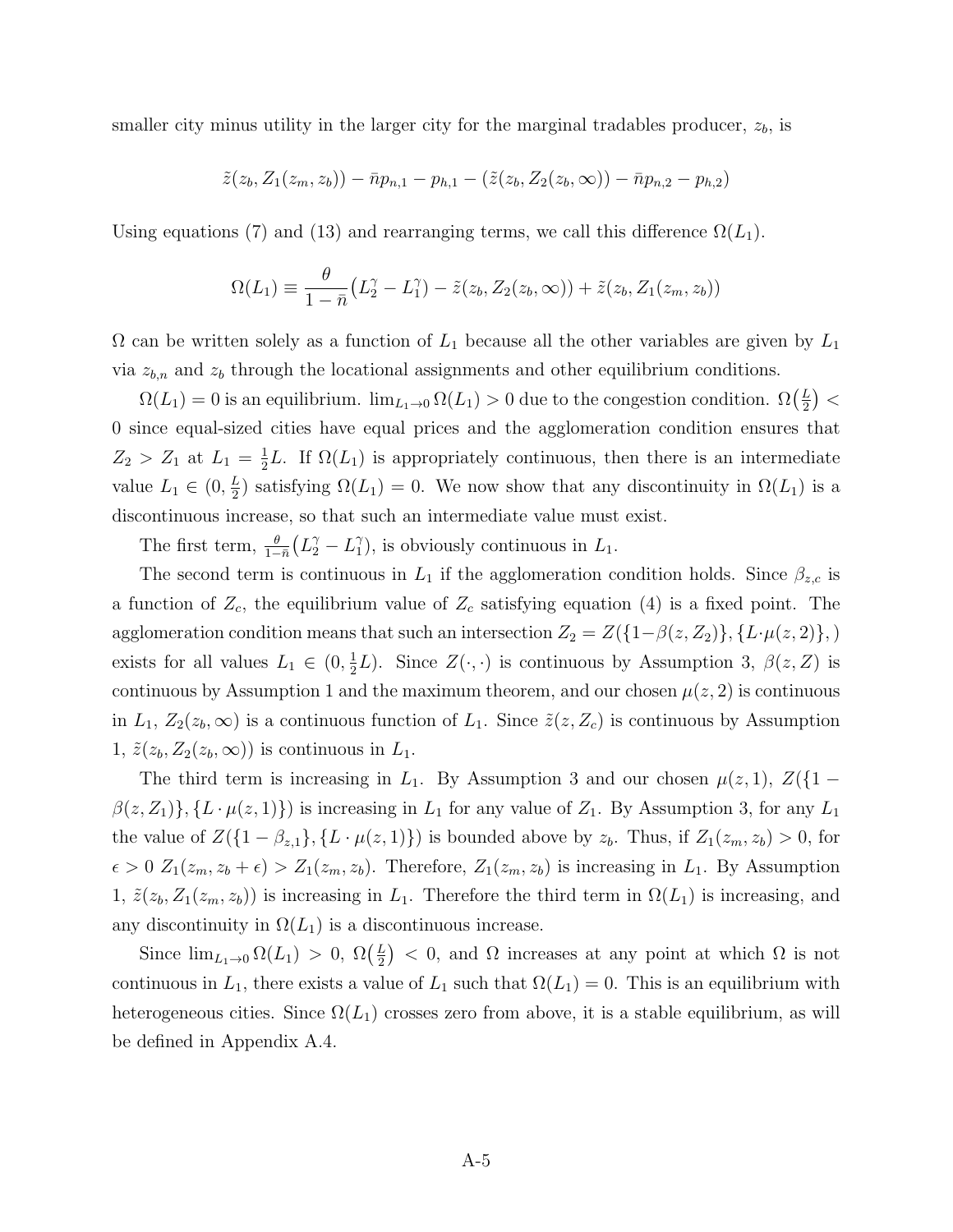## A.4 Stability of equilibria

This section concerns the stability of equilibria. First, we adapt the notion of stability standard in the spatial-equilibrium literature to our setting. Second, we use this definition of local stability to show that stable equilibria can have equal-sized cities only if the agglomeration force is weak relative to the congestion force at the margin. This is the standard result.

The standard definition of stability in spatial-equilibrium models considers perturbations that reallocate a small mass of individuals away from their equilibrium locations [\(Henderson,](#page-24-2) [1974;](#page-24-2) [Krugman,](#page-24-3) [1991;](#page-24-3) [Behrens, Duranton and Robert-Nicoud,](#page-24-0) [2014;](#page-24-0) [Allen and Arkolakis,](#page-24-4) [2014\)](#page-24-4). If individuals would obtain greater utility in their initial equilibrium locations than in their arbitrarily assigned locations, then the equilibrium is stable.

Comparing equilibrium utilities to utilities under the perturbation requires calculating each individual's utility in a location given an arbitrary population allocation. This calculation is straightforward in models in which goods and labor markets clear city-by-city, so that an individual's utility in a location can be written solely as a function of the population in that location, as in [Henderson](#page-24-2) [\(1974\)](#page-24-2) and [Behrens, Duranton and Robert-Nicoud](#page-24-0) [\(2014\)](#page-24-0). It is also feasible in models in which the goods and labor markets clear for any arbitrary population allocation through inter-city trade, as in [Krugman](#page-24-3) [\(1991\)](#page-24-3) and [Allen and Arkolakis](#page-24-4) [\(2014\)](#page-24-4). In all these models, the spatial-equilibrium outcomes are identical to the economic outcomes that arise if individuals do not choose locations and are exogenously assigned to locations with assignments that coincide with the spatial-equilibrium population allocations.

In our model, spatial-equilibrium outcomes depend on the potential movement of individuals, so we cannot compute utility under an arbitrary population allocation without introducing additional assumptions. Our theory differs from the prior literature because nontradables prices are linked across cities in equilibrium by a no-arbitrage condition, equation (13). If we were to solve for an equilibrium with arbitrary population assignments rather than locational choice, clearing the goods and labor markets would require  $p_{n,c} = \tilde{z}(z_{m,c}, Z_c)$ in each city, where  $z_{m,c}$  is defined by  $\int_0^{z_{m,c}} \mu(z,c)dz = \bar{n} \int_0^{\infty} \mu(z,c)dz$  for the arbitrary  $\mu(z,c)$ . Therefore, the prices and utilities obtained when clearing markets conditional on an arbitrary population allocation would not equal the equilibrium prices and utilities even when evaluated at the equilibrium population allocation. The inseparability of labor-market outcomes and labor mobility through this no-arbitrage condition distinguishes our model from prior work and require us to adapt the standard definition of stability to our setting.

We define a class of perturbations that maintains spatial equilibrium amongst non-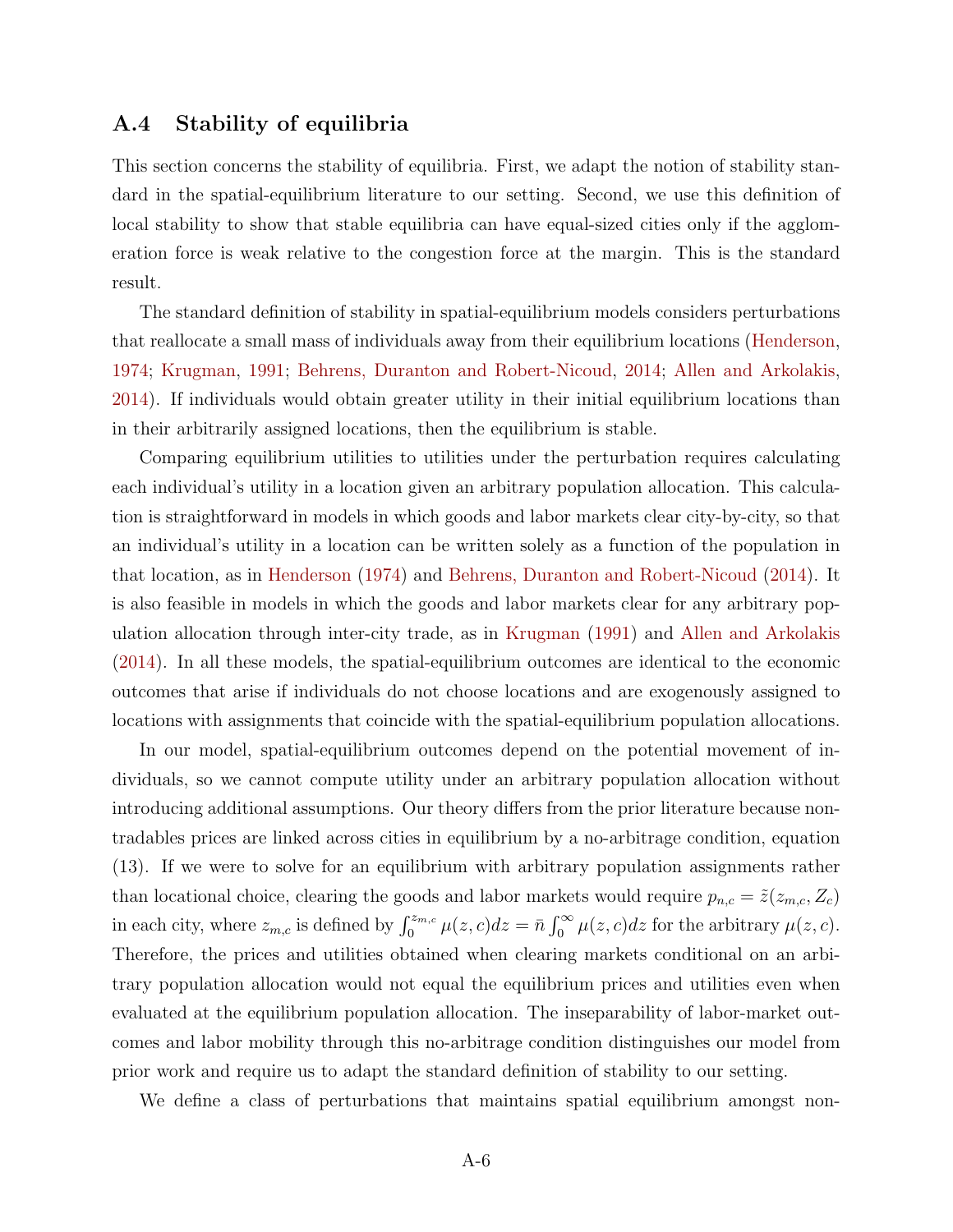tradables producers so that stability can be assessed in terms of tradables producers' incentives. Starting from an equilibrium allocation  $\mu^*(z, c)$ , we consider perturbations in which a small mass of tradables producers and a mass of non-tradables producers whose net supply equals the tradables producers' demand for non-tradables move from one city to another. The equilibrium allocation is stable if the tradables producers who moved would obtain higher utility in their equilibrium city than in their new location.

**Definition 1** (Perturbation). A perturbation of size  $\epsilon$  is a measure  $d\mu(z, c)$  satisfying

- ${c : d\mu(z, c) > 0}$  is a singleton and  ${c : d\mu(z, c) < 0}$  is a singleton, location changes are in one direction from a single city to another;
- $L\sum_c \int |d\mu(z,c)|dz = 2\epsilon$ , individuals changing location have mass  $\epsilon$ ;
- $(1 \bar{n}) \int_0^{z_m} |d\mu(z, c)| dz = \bar{n} \int_{z_m}^{\infty} |d\mu(z, c)| dz$ , the movement of non-tradables producers satisfies demand from the movement of tradables producers; and
- $\sum_c d\mu(z,c) = 0 \ \forall z$ , the aggregate population of any z is unchanged.

**Definition 2** (Local stability). An equilibrium with prices  $\{p_{h,c}^*, p_{n,c}^*\}$  and populations  $\mu^*(z,c)$ is locally stable if there exists an  $\bar{\epsilon} > 0$  such that

$$
\tilde{z}(z, Z'_{c_1}) - \frac{\theta}{1 - \bar{n}} L'_{c_1} \ge \tilde{z}(z, Z'_{c_2}) - \frac{\theta}{1 - \bar{n}} L'_{c_2} \ \forall z, c_1, c_2 : z > z_m \ \& \ d\mu(z, c_1) < 0 \ \& \ d\mu(z, c_2) > 0
$$

for all population allocations  $\mu'(z,c) = \mu^*(z,c) + d\mu(z,c)$  in which d $\mu$  is a perturbation of size  $\epsilon \leq \bar{\epsilon}$ , where  $Z_c'$ , and  $L_c'$  denote the values of these variables when the population allocation is  $\mu'$ , individuals maximize (1) by their choices of  $\sigma$  and  $\beta$ , markets clear, and prices satisfy equations  $(12)$  and  $(13)$ .

Using this definition of local stability, we obtain the standard result that locally stable equilibria can have equal-sized cities only if the marginal gains from idea exchange are small relative to marginal congestion costs.

**Proposition 3** (Instability of symmetric cities). Suppose Assumptions 1 and 2 hold.

- (a) If the population elasticity of congestion costs  $\gamma$  is sufficiently small, two cities of equal population size with positive idea exchange cannot coexist in a locally stable equilibrium.
- (b) If the production function is equation (5) and A is sufficiently large, two cities of equal population size with positive idea exchange cannot coexist in a locally stable equilibrium.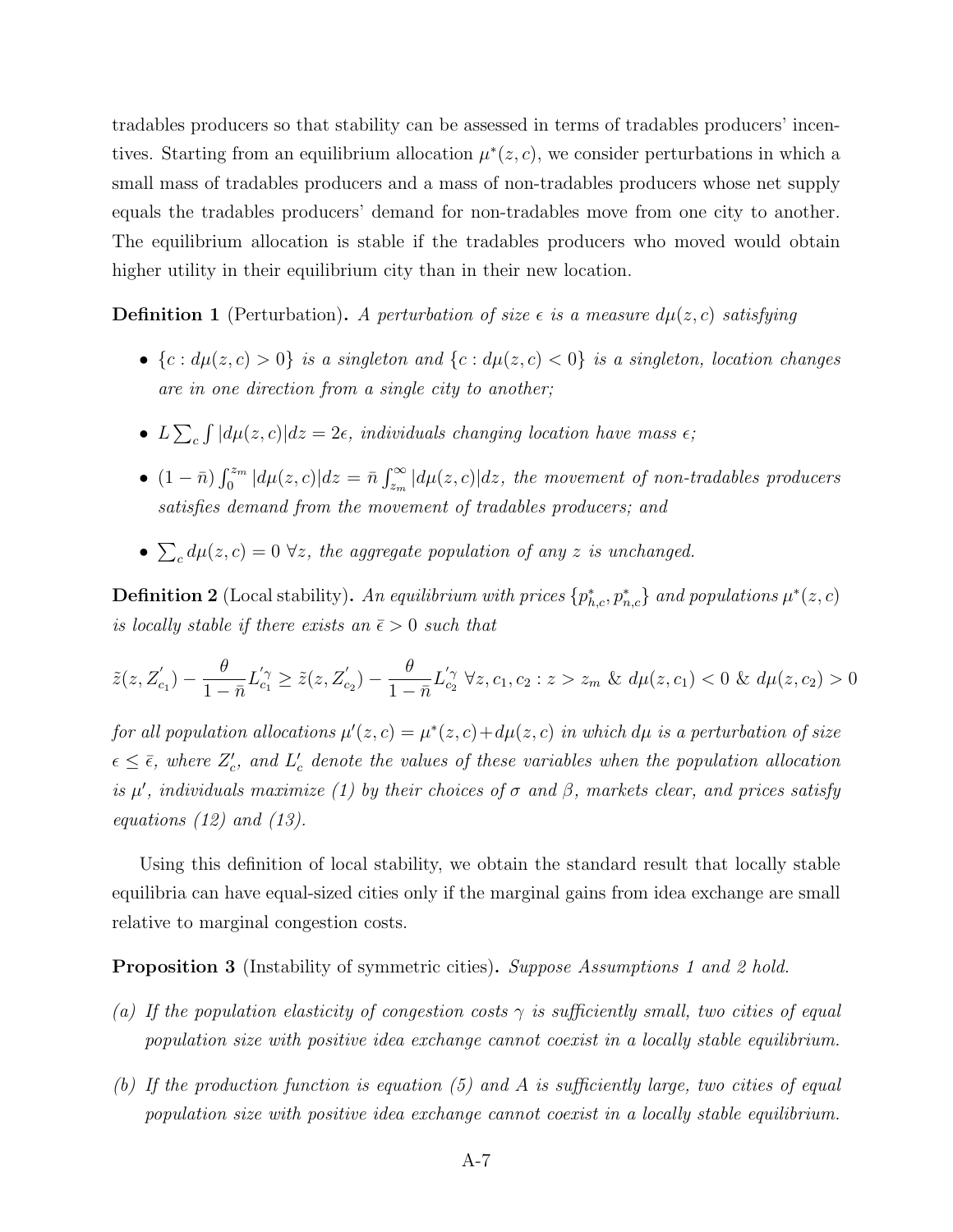(c) If the production function is equation (5) and  $\sup\{z : \mu(z,c) > 0 \text{ or } \mu(z,c') > 0\}$  is sufficiently large, then cities c and c' cannot coexist with  $L_c = L_{c'}$  and  $Z_c = Z_{c'} > 0$  in a locally stable equilibrium.

In a canonical model with symmetric fundamentals and homogeneous agents (i.e., [Hen](#page-24-2)[derson](#page-24-2) [1974\)](#page-24-2), net agglomeration benefits are strictly concave in city size. Stability is therefore closely connected to whether the city is smaller or larger than the utility-maximizing population size. In our model, net agglomeration benefits are not necessarily concave, but stability is still defined in terms of the relative strength of agglomeration and congestion forces at the margin. As an example, with a uniform ability distribution and the functional forms in equations (5) and (6), agglomeration benefits are bounded from above for a given value of  $A$ , while the congestion costs in equation (7) are a convex function of population size. Thus, two identical cities of sufficient population size could be a stable equilibrium because their size generates a sufficiently large marginal congestion cost. As parts (a) and (b) of Proposition 3 report, the comparison of marginal congestion costs and marginal agglomeration benefits is governed by  $\gamma$  and A.

In distinction from the canonical model, our model's heterogeneity of abilities can make symmetric equilibria unstable. While all tradables producers face the same congestion costs, their benefits from idea exchange are heterogeneous, as higher-ability individuals benefit more from better opportunities. When these differences in benefits are unbounded from above, as in part (c) of Proposition 3, a symmetric equilibrium cannot be stable. Individuals of arbitrarily high ability have arbitrarily high willingness to pay for a better idea-exchange environment, so any perturbation generating a difference in idea-exchange benefits breaks the symmetric arrangement.

Finally, our sufficient conditions for existence of a two-city equilibrium with heterogeneous cities are also sufficient for it to be locally stable.

**Proposition 4** (Stability of two heterogeneous cities). Suppose Assumptions 1, 2, and 3 hold. If the agglomeration, congestion, and feasibility conditions defined in Appendix A.3 hold, there exists a locally stable equilibrium with two heterogeneous cities.

## A.5 Properties of production functions

### A.5.1 Assumptions on  $B(1 - \beta, z, Z_c)$  that imply Assumption 2

Assumption 2 is written in terms of the function  $\tilde{z}(z, Z_c)$ , which depends on an optimizing individual's choice of  $1 - \beta$ . Assumption [2](#page-8-0)' states conditions on the production function for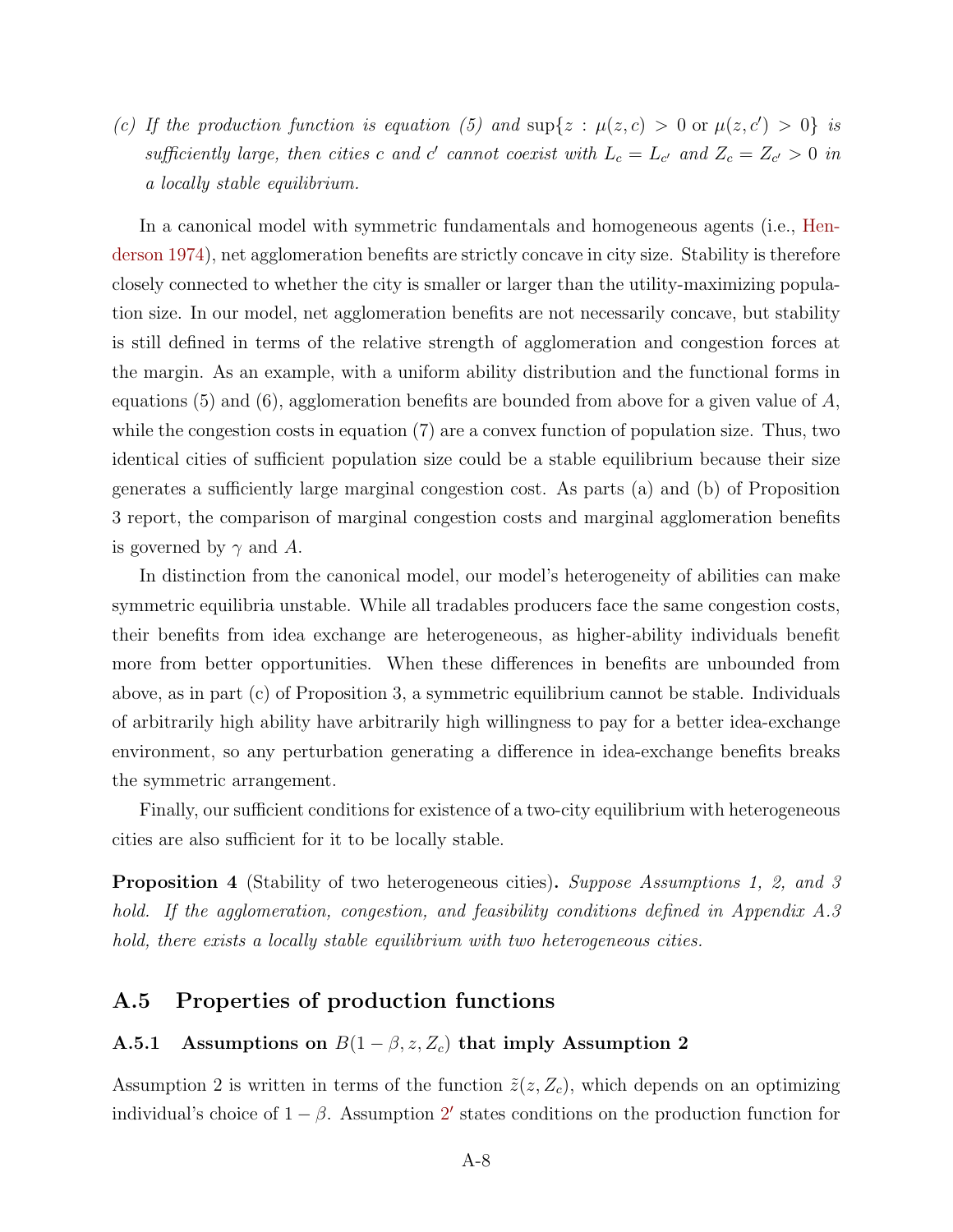tradables  $B(1 - \beta, z, Z_c)$  sufficient for Assumption 2 to be true.

<span id="page-8-0"></span>Assumption 2'.  $B(1-\beta, z, Z)$  is supermodular in  $(1-\beta, z, Z)$  and if  $\beta < 1$ ,  $B(1-\beta, z, Z_c)$ is strictly supermodular in  $(z, Z_c)$ .

Assumption [2](#page-8-0)' implies Assumption 2 by Theorems 2.7.6 and 2.7.7 of [Topkis](#page-24-5) [\(1998\)](#page-24-5).

While sufficient, Assumption [2](#page-8-0)' is not necessary. The production function in equation  $(5)$  satisfies Assumption [2](#page-8-0) but not Assumption 2'.

#### A.5.2 Examples of production functions satisfying Condition 1

What are examples of production functions satisfying Condition 1? The main text focuses on the case of equation (5). Here, we define a class of  $B(1 - \beta, z, Z_c)$  functions that satisfy Condition 1 because their ability elasticity of tradable output is constant and therefore trivially non-decreasing in  $z$  and  $Z_c$ .

Suppose that  $B(1 - \beta, z, Z_c)$  can be written as  $B(1 - \beta, z, Z_c) = z \mathbb{B}(1 - \beta, Z_c)$ . Note that the output-maximizing choice of  $\beta$  is independent of ability z for this class of production functions. Denoting this optimal choice  $\beta(Z_c)$ , tradables output is  $\tilde{z}(z, Z_c)$  $z\mathbb{B}(1-\beta(Z_c), Z_c)$ . Thus, the ability elasticity of tradable output is  $\frac{\partial \ln \tilde{z}(z,Z_c)}{\partial \ln z} = 1$  and the production function satisfies Condition 1.

We now identify conditions such that  $B(1 - \beta, z, Z_c) = z \mathbb{B}(1 - \beta, Z_c)$  satisfies Assumptions 1 and 2. If  $\mathbb{B} (1 - \beta, Z_c)$  is continuous, strictly positive, strictly concave in  $1 - \beta$ , and increasing in  $Z_c$ , if  $\mathbb{B}(0, Z_c) = 1 \ \forall Z_c$ , and if  $\mathbb{B}(1 - \beta, 0) = \beta$ , then the production function satisfies Assumption 1. If  $\mathbb{B} (1 - \beta, Z_c)$  is continuously differentiable, increasing in  $Z_c$ , and strictly increasing in  $Z_c$  when  $\beta < 1$ , then the production function satisfies Assumption 2. If  $\mathbb{B}(1-\beta, Z_c)$  is supermodular, then the production function satisfies Assumption [2](#page-8-0)'.

## A.6 Proofs

This appendix contains proofs of our main results.

#### A.6.1 Special case

The special case described in equations (5) and (6) satisfies Assumptions 1-3. The  $B(1 (\beta, z, Z_c)$  specified in equation (5) satisfies Assumption 1. To confirm that it satisfies As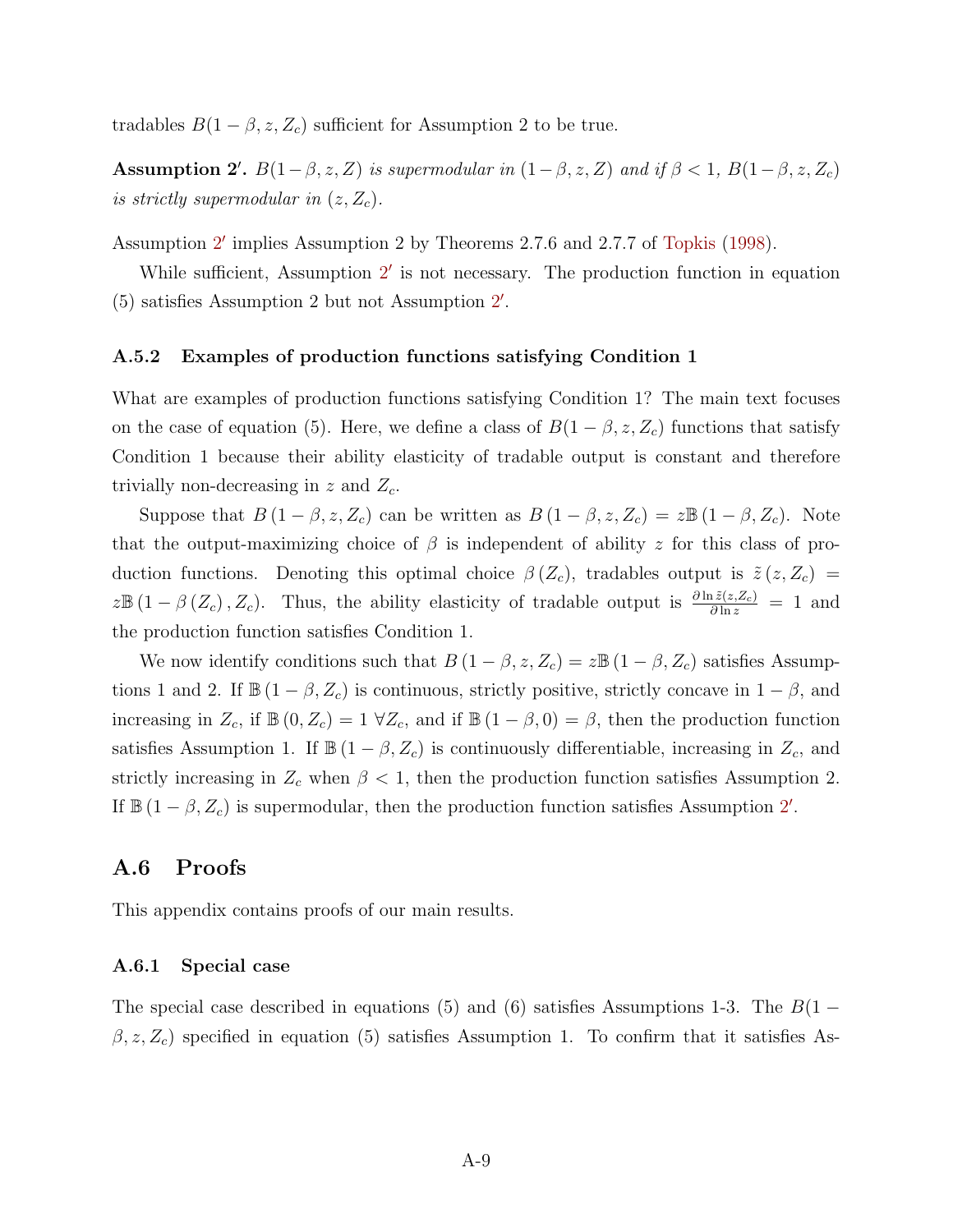sumption 2, we explicitly derive  $\tilde{z}(z, Z_c)$  and  $\frac{\partial^2}{\partial z \partial \tilde{z}}$  $\frac{\partial^2}{\partial z \partial Z_c} \tilde{z}(z, Z_c)$  by solving for  $1 - \beta(z, Z_c)$ :

$$
1 - \beta(z, Z_c) = \begin{cases} 1 - \frac{1}{2} \frac{AZ_c z + 1}{AZ_c z} & \text{if } AZ_c z \ge 1\\ 0 & \text{otherwise} \end{cases}
$$

The resulting  $\tilde{z}(z, Z_c)$  and  $\frac{\partial^2 \tilde{z}(z, Z_c)}{\partial z \partial Z_c}$  $\frac{\partial z(z,Z_c)}{\partial z \partial Z_c}$  are

$$
\tilde{z}(z, Z_c) = \begin{cases}\n\frac{1}{4AZ_c}(AZ_c z + 1)^2 & \text{if } AZ_c z \ge 1 \\
z & \text{otherwise}\n\end{cases}\n\qquad\n\frac{\partial^2}{\partial z \partial Z_c} \tilde{z}(z, Z_c) = \begin{cases}\n\frac{Az}{2} & \text{if } AZ_c z \ge 1 \\
0 & \text{otherwise}\n\end{cases}
$$

The twice-differentiable function  $\tilde{z}(z, Z_c)$  is supermodular if and only if  $\frac{\partial^2}{\partial z \partial \zeta}$  $\frac{\partial^2}{\partial z \partial Z_c} \tilde{z}(z, Z_c) \geq 0$ [\(Topkis,](#page-24-5) [1998\)](#page-24-5). It is thus evident that this  $\tilde{z}(z, Z_c)$  satisfies Assumption 2.

The function  $Z(\{(1-\beta_{z,c})\}, \{L \cdot \mu(z, c)\})$  specified in equation (6) satisfies Assumption 3.  $Z(\cdot, \cdot) = 0$  if  $M_c = 0$ . It is continuous. It is bounded above because  $\bar{z}_c \le \sup\{z: 1 - \beta_{z,c} > 0\}$  $0, \mu(z, c) > 0$ . If  $\{(1 - \beta_{z,c})\mu(z, c)\}\$  stochastically dominates  $\{(1 - \beta_{z,c'})\mu(z, c')\}\$ , then  $\bar{z}_c \geq 0$  $\bar{z}_{c'}$ . If  $\bar{z}_c \geq \bar{z}_{c'}$  and  $M_c > M_{c'}$ , then  $Z(\{1-\beta_{z,c}\}, \{L \cdot \mu(z,c)\}) > Z(\{1-\beta_{z,c'}\}, \{L \cdot \mu(z,c')\}),$ satisfying Assumption 3.

The  $B(1 - \beta, z, Z_c)$  specified in equation (5) satisfies Condition 1. Using the expression for  $\tilde{z}(z, Z_c)$  above, we obtain the following ability elasticity of tradable output:

$$
\frac{\partial \ln \tilde{z}(z, Z_c)}{\partial \ln z} = \begin{cases} \frac{2AZ_c z}{AZ_c z + 1} & \text{if } AZ_c z \ge 1\\ 0 & \text{otherwise} \end{cases}
$$

.

This is non-decreasing in  $Z_c$  and z.

#### A.6.2 Lemma 1: Comparative advantage

Lemma 1: Suppose that Assumption 1 holds. There is an ability level  $z_m$  such that individuals of greater ability produce tradables and individuals of lesser ability produce non-tradables.

$$
\sigma(z) = \begin{cases} t & \text{if } z > z_m \\ n & \text{if } z < z_m \end{cases}
$$

Proof. First, we can identify an ability level dividing tradables and non-tradables producers in each city. Denote it  $z_{m,c}$ . Consider city c with price  $p_{n,c} \geq 0$  and idea-exchange opportunities  $Z_c$ . If  $p_{n,c} > \tilde{z}(\sup(z), Z_c)$ , then  $z_{m,c} = \sup(z)$  and all individuals in c produce non-tradables. If  $p_{n,c} < \tilde{z}(\inf(z), Z_c)$ , then  $z_{m,c} = \inf(z)$  and all individuals in c produce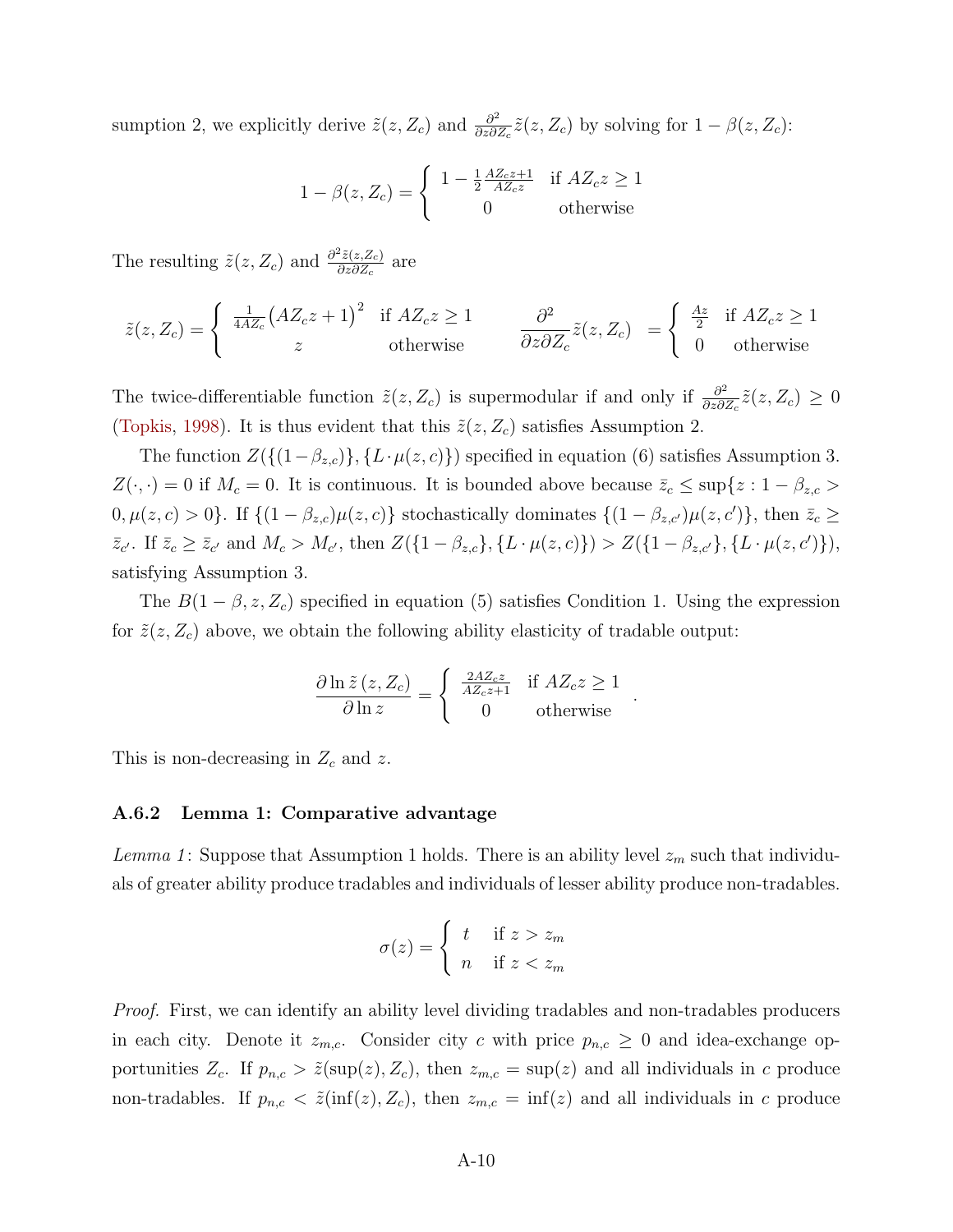tradables. Otherwise, since tradables output  $\tilde{z}(z, Z_c)$  is strictly increasing and continuous in z by Assumption 1, there is a unique value  $z_{m,c}$  such that  $p_{n,c} = \tilde{z}(z_{m,c}, Z_c)$ . Individuals of ability  $z \, \le \, z_{m,c}$  produce non-tradables and individuals of ability  $z \, > \, z_{m,c}$  produce tradables in city c.

Second, there is an ability level dividing tradables and non-tradables producers across all locations, which we denote  $z_m$ . Individuals of ability  $z \le z_m$  produce non-tradables and individuals of ability  $z \ge z_m$  produce tradables. Suppose not. If there is not an ability level dividing tradables and non-tradables production across all locations, there are abilities  $z', z''$  such that, without loss of generality,  $z' < z''$  and  $z'$  produces tradables in city c' and z'' produces non-tradables in city c''. The former's choice means  $\tilde{z}(z', Z_{c'}) - p_{n,c'} \bar{n} - p_{h,c'} \geq$  $(1 - \bar{n})p_{n,c''} - p_{h,c''}$ . The latter's choice means  $(1 - \bar{n})p_{n,c''} - p_{h,c''} \geq \tilde{z}(z'', Z_{c'}) - p_{n,c'}\bar{n} - p_{h,c'}$ . Together, these imply  $\tilde{z}(z', Z_{c'}) \geq \tilde{z}(z'', Z_{c'})$ , contrary to the fact that  $\tilde{z}(z, Z_c)$  is strictly increasing in z by Assumption 1.  $\Box$ 

#### A.6.3 Lemma 2: Spatial sorting

Lemma 2: Suppose that Assumptions 1 and 2 hold. For  $z > z' > z_m$ , if  $\mu(z, c) > 0$ ,  $\mu(z',c') > 0, \beta(z,Z_c) < 1, \text{ and } \beta(z',Z_{c'}) < 1, \text{ then } Z_c \geq Z_{c'}$ .

*Proof.* By Assumption 1,  $\beta(z, Z_c) < 1$  implies  $(z, Z_c) \in \mathcal{D}$  and  $\beta(z', Z_{c'}) < 1$  implies  $(z', Z_{c'}) \in \otimes$ .  $\mu(z, c) > 0 \Rightarrow \tilde{z}(z, Z_c) - \bar{n} p_{n,c} - p_{h,c} \geq \tilde{z}(z, Z_{c'}) - \bar{n} p_{n,c'} - p_{h,c'}$  $\mu(z',c') > 0 \Rightarrow \tilde{z}(z',Z_{c'}) - \bar{n}p_{n,c'} - p_{h,c'} \geq \tilde{z}(z',Z_c) - \bar{n}p_{n,c} - p_{h,c}$ Therefore  $\tilde{z}(z, Z_c) + \tilde{z}(z', Z_{c'}) \geq \tilde{z}(z, Z_{c'}) + \tilde{z}(z', Z_c)$ . By Assumption 2,  $\tilde{z}$  is strictly supermodular on  $\otimes$ , so this inequality requires  $Z_c \geq Z_{c'}$ .  $\Box$ 

#### A.6.4 Proposition 1: Heterogeneous cities' characteristics

*Proposition 1*: Suppose that Assumptions 1 and 2 hold. In any equilibrium, a larger city has higher housing prices, higher non-tradables prices, a better idea-exchange environment, and higher-ability tradables producers. If  $L_c > L_{c'}$  in equilibrium, then  $p_{h,c} > p_{h,c'}$ ,  $p_{n,c} > p_{n,c'}$ ,  $Z_c > Z_{c'}$ , and  $z > z' > z_m \Rightarrow \mu(z, c)\mu(z', c') \ge \mu(z, c')\mu(z', c) = 0$ .

Proof.

- Equation (7) says that  $L_c > L_{c'} \iff p_{h,c} > p_{h,c'}$ .
- Equation (13) says that  $p_{h,c} > p_{h,c'} \iff p_{n,c} > p_{n,c'}$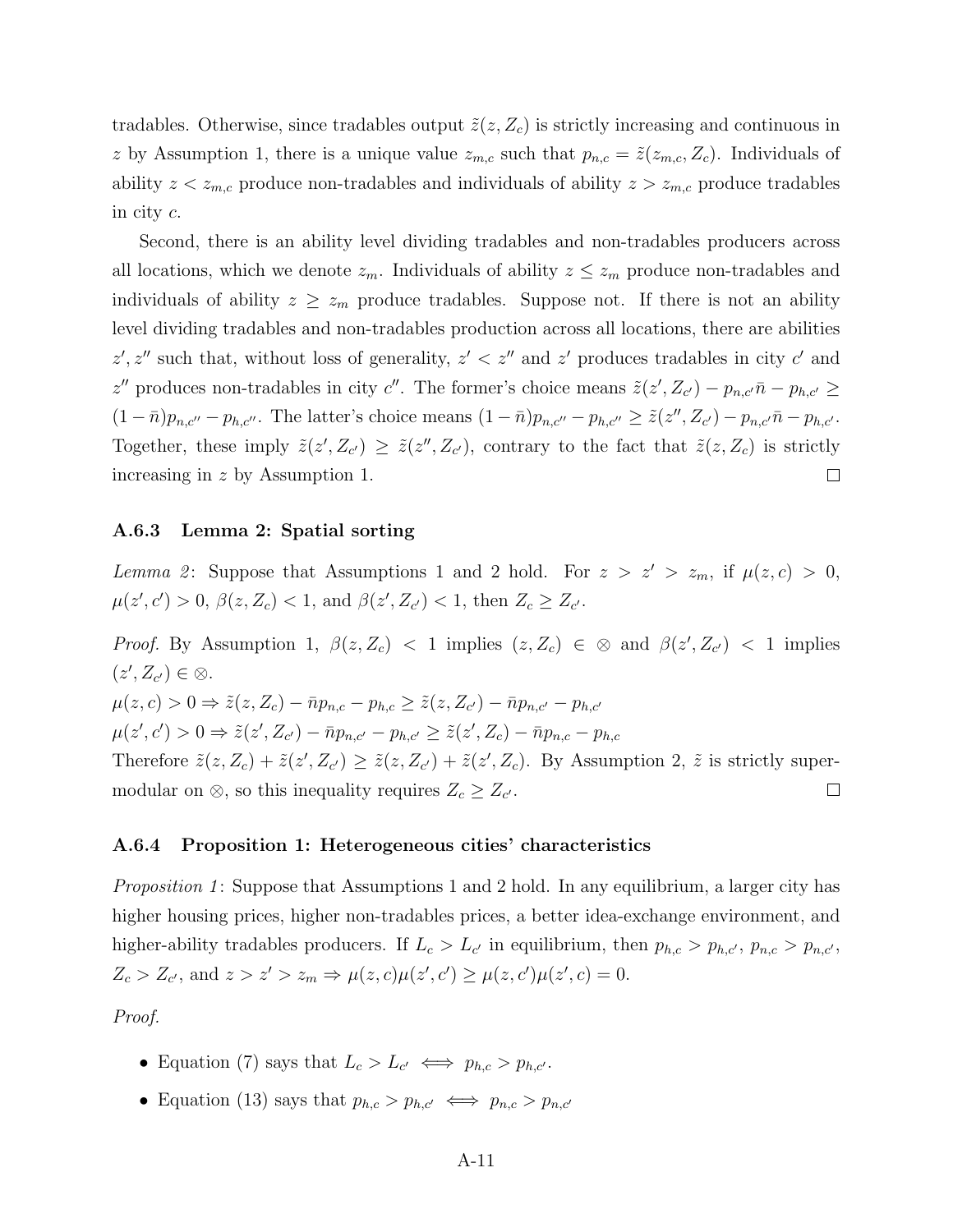- If  $p_{h,c} > p_{h,c'}$  and  $p_{n,c} > p_{n,c'}$ , then  $Z_c > Z_{c'}$ . Suppose not. Then, since  $\tilde{z}(z, Z_c)$  is increasing in  $Z_c$  by Assumption 1,  $\tilde{z}(z, Z_c) - \bar{n}p_{n,c} - p_{h,c} < \tilde{z}(z, Z_{c'}) - \bar{n}p_{n,c'} - p_{h,c'} \forall z > z_m$ and  $\mu(z, c) = 0 \ \forall z > z_m$ . Then  $L_c = 0$  by equations (9) and (10), contrary to the premise that  $L_c > L_{c'}$ .
- If  $z > z' > z_m$  and  $L_c > L_{c'}$ , then  $\mu(z, c')\mu(z', c) = 0$ . Suppose not, such that  $\mu(z, c')\mu(z', c) > 0$ . By equations (1) and (2) and Assumption 2, if z' strictly prefers c to c' then z strictly prefers c to c'. Since  $Z_c > Z_{c'}$ ,  $\mu(z, c')\mu(z', c) > 0$  is possible only if z and z' are both indifferent between c and c'. Since  $p_{n,c} > p_{n,c'}$  and  $p_{h,c} > p_{h,c'}$ , such indifference implies that  $(z, Z_c) \in \mathcal{D}, (z', Z_c) \in \mathcal{D}$  and  $\tilde{z}(z, Z_c) - \tilde{z}(z', Z_c) =$  $\tilde{z}(z, Z_{c'}) - \tilde{z}(z', Z_{c'})$ . By continuity of  $\tilde{z}(z, Z_c)$ , there exists a  $Z'' \in (Z_{c'}, Z_c)$  such that  $(z, Z'') \in \mathcal{D}$  and  $(z', Z'') \in \mathcal{D}$ . By Assumption 2, the strict supermodularity of  $\tilde{z}$  on  $\otimes, \tilde{z}(z, Z_c) - \tilde{z}(z', Z_c) > \tilde{z}(z, Z'') - \tilde{z}(z', Z'')$ . By Assumption 2, the supermodularity of  $\tilde{z}$ ,  $\tilde{z}(z, Z'') - \tilde{z}(z', Z'') \ge \tilde{z}(z, Z_{c'}) - \tilde{z}(z', Z_{c'})$ . Thus  $\tilde{z}(z, Z_c) - \tilde{z}(z', Z_c) > \tilde{z}(z, Z_{c'}) \tilde{z}(z', Z_{c'})$ , so z and z' cannot both be indifferent between c and c'.  $\mu(z, c')\mu(z', c) = 0$ .

 $\Box$ 

#### A.6.5 Proposition 2: Skill premia

*Proposition 2*: Suppose that Assumptions 1 and 2 hold. In an equilibrium in which the smallest city has population  $L_1$  and the second-smallest city has population  $L_2 > L_1$ ,

- 1. if the ability distribution is decreasing,  $\mu'(z) \leq 0$ ,  $\tilde{z}(z, Z_c)$  is log-convex in z, and  $\tilde{z}(z, Z_c)$  is log-supermodular, then  $\frac{\bar{w}_2}{p_{n,2}} > \frac{\bar{w}_1}{p_{n,2}}$  $\frac{\bar{w}_1}{p_{n,1}};$
- 2. if the ability distribution is Pareto,  $\mu(z) \propto z^{-k-1}$  for  $z \geq z_{\min}$  and  $k > 0$ , and the production function satisfies Condition 1, then  $\frac{\bar{w}_2}{p_{n,2}} > \frac{\bar{w}_1}{p_{n,1}}$  $\frac{\bar{w}_1}{p_{n,1}};$
- 3. if the ability distribution is uniform,  $z \sim U(z_{\text{min}}, z_{\text{max}})$ , the production function satisfies Condition 1, and  $\frac{L_2 - L_1}{L_1^2} > \frac{1}{L}$ L  $(1-\bar{n})(z_{\text{max}}-z_{\text{min}})$  $\frac{(1-\bar{n})(z_{\text{max}}-z_{\text{min}})}{z_{\text{min}}+\bar{n}(z_{\text{max}}-z_{\text{min}})}, \text{ then } \frac{\bar{w}_2}{p_{n,2}} > \frac{\bar{w}_1}{p_{n,1}}$  $\frac{\bar{w}_1}{p_{n,1}}.$

*Proof.* By  $L_2 > L_1$  and Proposition 1, the abilities of tradables producers in the two cities are intervals, which we can denote by  $(z_m, z_b)$  and  $(z_b, \hat{z})$ . The skill premium is higher in city 2 when  $\frac{\bar{w}_2}{p_{n,2}} > \frac{\bar{w}_1}{p_{n,1}}$  $\frac{\bar{w}_1}{p_{n,1}}$ , which can rewritten as

$$
\frac{1}{L_2 p_{n,2}} \int_{z_b}^{\hat{z}} \tilde{z}(z, Z_2) \mu(z) dz > \frac{1}{L_1 p_{n,1}} \int_{z_m}^{z_b} \tilde{z}(z, Z_1) \mu(z) dz.
$$

We now obtain this condition in four steps.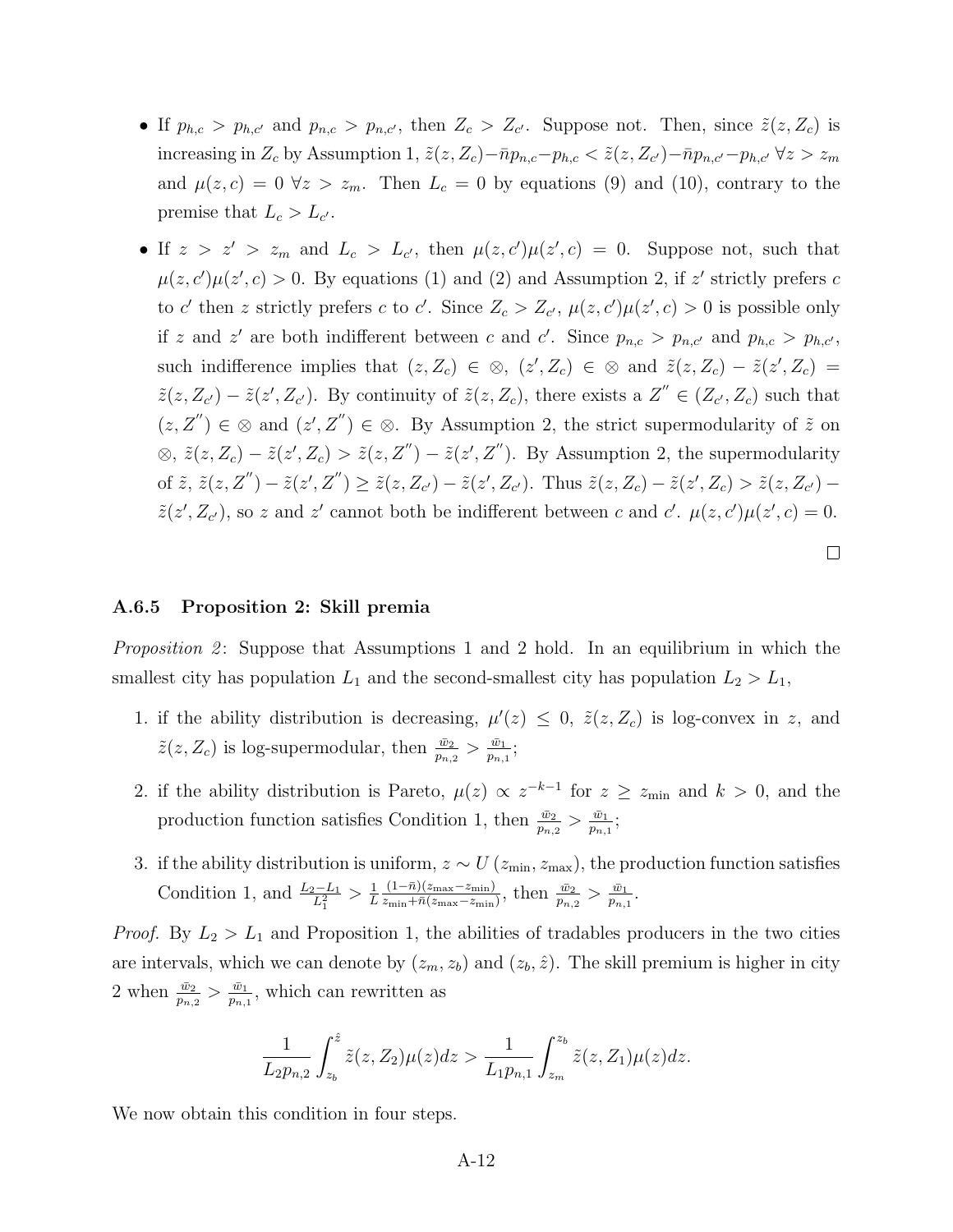- 1. Implicitly define the function  $f(z)$  by a differential equation,  $f'(z) = \frac{L_2}{L_1}$  $\frac{\mu(z)}{\mu(f(z))}$ , with the endpoint  $f(z_m) = z_b$ .
- 2.  $\tilde{z}(f(z_m), Z_2) > \frac{p_{n,2}}{p_{n,1}}$  $\frac{p_{n,2}}{p_{n,1}}\tilde{z}(z_m, Z_1)$  because  $\tilde{z}(z_m, Z_1) = p_{n,1}$  and  $\tilde{z}(z_b, Z_2) > p_{n,2}$ .
- 3. If  $\frac{\partial \ln(z(x,Z_2))}{\partial x}|_{x=f(z)} f'(z) \geq \frac{\partial \ln(z(z,Z_1))}{\partial z} \forall z \in (z_m, z_b)$ , then  $\tilde{z}(f(z), Z_2) > \frac{p_{n,2}}{p_{n,1}}$  $\frac{p_{n,2}}{p_{n,1}}\tilde{z}\left( z,Z_{1}\right)$   $\forall z\in% \mathbb{R}$  $(z_m, z_h)$ .
- 4. Multiplying each side of  $\tilde{z} (f(z), Z_2) > \frac{p_{n,2}}{p_{n,1}}$  $\frac{p_{n,2}}{p_{n,1}}\tilde{z}(z,Z_1)$  by  $\mu(z)$  and integrating from  $z_m$  to  $z<sub>b</sub>$  yields the desired result after a change of variables:

$$
\int_{z_m}^{z_b} \tilde{z} \left( f(z), Z_2 \right) \mu(z) dz > \frac{p_{n,2}}{p_{n,1}} \int_{z_m}^{z_b} \tilde{z} \left( z, Z_1 \right) \mu(z) dz
$$
  
\n
$$
\iff \int_{z_m}^{z_b} \tilde{z} \left( f(z), Z_2 \right) f'(z) \mu(f(z)) \frac{L_1}{L_2} dz > \frac{p_{n,2}}{p_{n,1}} \int_{z_m}^{z_b} \tilde{z} \left( z, Z_1 \right) \mu(z) dz
$$
  
\n
$$
\iff \frac{1}{L_2 p_{n,2}} \int_{z_b}^{\hat{z}} \tilde{z} \left( z, Z_2 \right) \mu(z) dz > \frac{1}{L_1 p_{n,1}} \int_{z_m}^{z_b} \tilde{z} \left( z, Z_1 \right) \mu(z) dz
$$

The sufficient condition in step three,  $\frac{\partial \ln(\tilde{z}(x,Z_2))}{\partial x}|_{x=f(z)}f'(z) \geq \frac{\partial \ln(\tilde{z}(z,Z_1))}{\partial z} \ \forall z \in (z_m, z_b)$ , depends jointly on the production function  $B(1 - \beta, z, Z_c)$ , the ability distribution  $\mu(z)$ , and endogenous equilibrium outcomes. Knowing only  $Z_2 > Z_1, L_2 > L_1$ , the following joint assumptions on  $\tilde{z}(z, Z)$  and  $\mu(z)$  are sufficient to yield the result:

- 1. Suppose the ability distribution is decreasing,  $\mu'(z) \leq 0$ ,  $\tilde{z}(z, Z_c)$  is log-supermodular, and  $\tilde{z}(z, Z_c)$  is log-convex in z. If  $\mu'(z) \leq 0$ , then  $f'(z) \geq 1$ . If  $\tilde{z}(z, Z_c)$  is logsupermodular in  $(z, Z_c)$  and log-convex in z, then  $\frac{\partial \ln(\tilde{z}(x, Z_2))}{\partial x} \geq \frac{\partial \ln(\tilde{z}(z, Z_1))}{\partial z}$  for any  $x \ge z$ , including  $x = f(z)$ . Thus,  $\frac{\partial \ln(z(x, Z_2))}{\partial x}|_{x=f(z)} f'(z) \ge \frac{\partial \ln(z(z, Z_1))}{\partial z} \ \forall z \in (z_m, z_b)$ .
- 2. The condition in step three,  $\frac{\partial \ln(z(x, Z_2))}{\partial x}|_{x=f(z)} f'(z) \geq \frac{\partial \ln(z(z, Z_1))}{\partial z}$ , can be written as

$$
\frac{\partial \ln(\tilde{z}(x,Z_2))}{\partial \ln x}\Big|_{x=f(z)}\frac{L_2}{L_1}\frac{\mu(z)}{\mu(f(z))}\frac{z}{f(z)} \geq \frac{\partial \ln(\tilde{z}(z,Z_1))}{\partial \ln z}.
$$

If the ability distribution is Pareto,  $\mu(z) \propto z^{-k-1}$  for  $z \geq z_{\min}$  and  $k > 0$ , then  $\mu(z)$  $\mu(f(z))$  $\frac{z}{f(z)} = \left(\frac{f(z)}{z}\right)$  $\left(\frac{z}{z}\right)^k$ . The inequality is true because  $Z_2 > Z_1$ ,  $L_2 > L_1$ ,  $f(z) > z$ , and by Condition 1 the ability elasticity of tradable output is non-decreasing in  $z$  and  $Z_c$ .

3. Suppose the ability distribution is uniform,  $z \sim U(z_{\text{min}}, z_{\text{max}})$ , the production function satisfies Condition 1, and  $\frac{L_2 - L_1}{L_1^2} > \frac{1}{L}$ L  $(1-\bar{n})(z_{\text{max}}-z_{\text{min}})$  $\frac{(1-n)(z_{\text{max}}-z_{\text{min}})}{z_{\text{min}}+\bar{n}(z_{\text{max}}-z_{\text{min}})}$ . In this case, the condition in step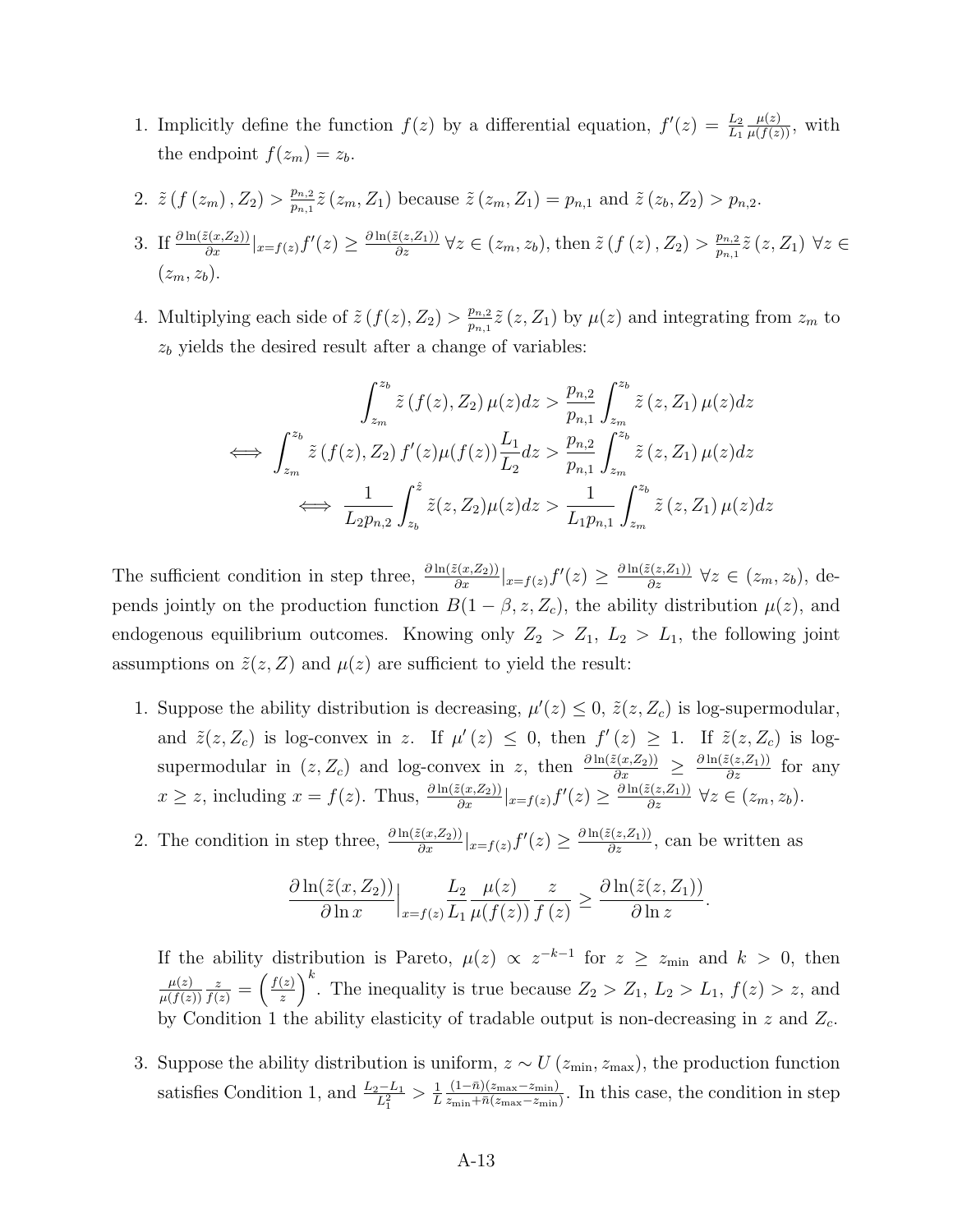three can be written as

$$
\frac{\partial \ln(\tilde{z}(x,Z_2))}{\partial \ln x}\Big|_{x=f(z)}\frac{L_2}{L_1}\frac{z}{f(z)} \geq \frac{\partial \ln(\tilde{z}(z,Z_1))}{\partial \ln z}.
$$

Since  $f(z) = z_b + \frac{L_2}{L_1}$  $\frac{L_{2}}{L_{1}}(z-z_{m}), \frac{L_{2}}{L_{1}}$  $\frac{z}{f(z)} \geq 1 \iff \frac{L_2}{L_1} z_m \geq z_b$ .  $\frac{L_2 - L_1}{L_1^2}$  $\frac{L_2-L_1}{L_1^2} > \frac{1}{L}$ L  $\frac{(1-\bar{n})(z_{\text{max}}-z_{\text{min}})}{z_{\text{min}}+\bar{n}(z_{\text{max}}-z_{\text{min}})}=$ 1 L  $z_{\text{max}}-z_m$  $rac{\alpha x - z_m}{z_m}$  implies that

$$
\frac{L_2}{L_1}z_m - z_b = \frac{L_2 - L_1}{L_1}z_m - \frac{L_1}{L}(z_{\text{max}} - z_m) > 0.
$$

This inequality and the fact that the ability elasticity of tradable output is nondecreasing in z and  $Z_c$  are sufficient for the inequality in step three to be true.

 $\Box$ 

#### A.6.6 Proposition 3: Instability of symmetric equilibria

*Proof.* Suppose  $L_1 = L_2$  and  $Z_1 = Z_2 > 0$ . Without loss of generality, consider perturbations of size  $\epsilon \leq \bar{\epsilon}$  moving individuals from city 1 to city 2. By Assumption 2, the highest-ability producers have the most to gain from a move and it is sufficient to consider perturbations of size  $\epsilon$  in which all tradables producers in the range  $[z^*(\epsilon), \infty]$  move from city 1 to city 2; these are perturbations  $d\mu$  that satisfy  $L \int_{z^*(\epsilon)}^{\infty} \mu(z, 1) dz = (1 - \bar{n})\epsilon$  and  $d\mu(z, 2) = -d\mu(z, 1) =$  $\mu(z,1)$   $\forall z \geq z^*(\epsilon)$ . Since an interval of the highest-ability tradables producers, accompanied by the appropriate mass of non-tradables producers, moves from city 1 to city 2,  $Z_2' > Z_1'$ and  $L'_2 > L'_1$  with  $L'_2 = L_1 + \epsilon$  and  $L'_1 = L_1 - \epsilon$ . Denote  $\hat{z} = \sup\{z : \mu(z, 1) > 0\}$ . The equilibrium is stable with respect to this perturbation only if

$$
\tilde{z}(\hat{z}, Z'_2) - \tilde{z}(\hat{z}, Z'_1) \le \frac{\theta}{1 - \bar{n}} \left( (L_1 + \epsilon)^\gamma - (L_1 - \epsilon)^\gamma \right)
$$

By Assumptions 1 and 2,  $Z'_2 > Z'_1$ , and  $Z'_2 > 0$ , the left side is strictly greater than zero. The right side is arbitrarily small if  $\gamma$  is arbitrarily small. This proves part (a). If the production function is that of equation (5), the left side is increasing without bound in A and z. This proves parts (b) and (c). This inequality is violated if A or  $\hat{z}$  is sufficiently high relative to  $\Box$  $γ.$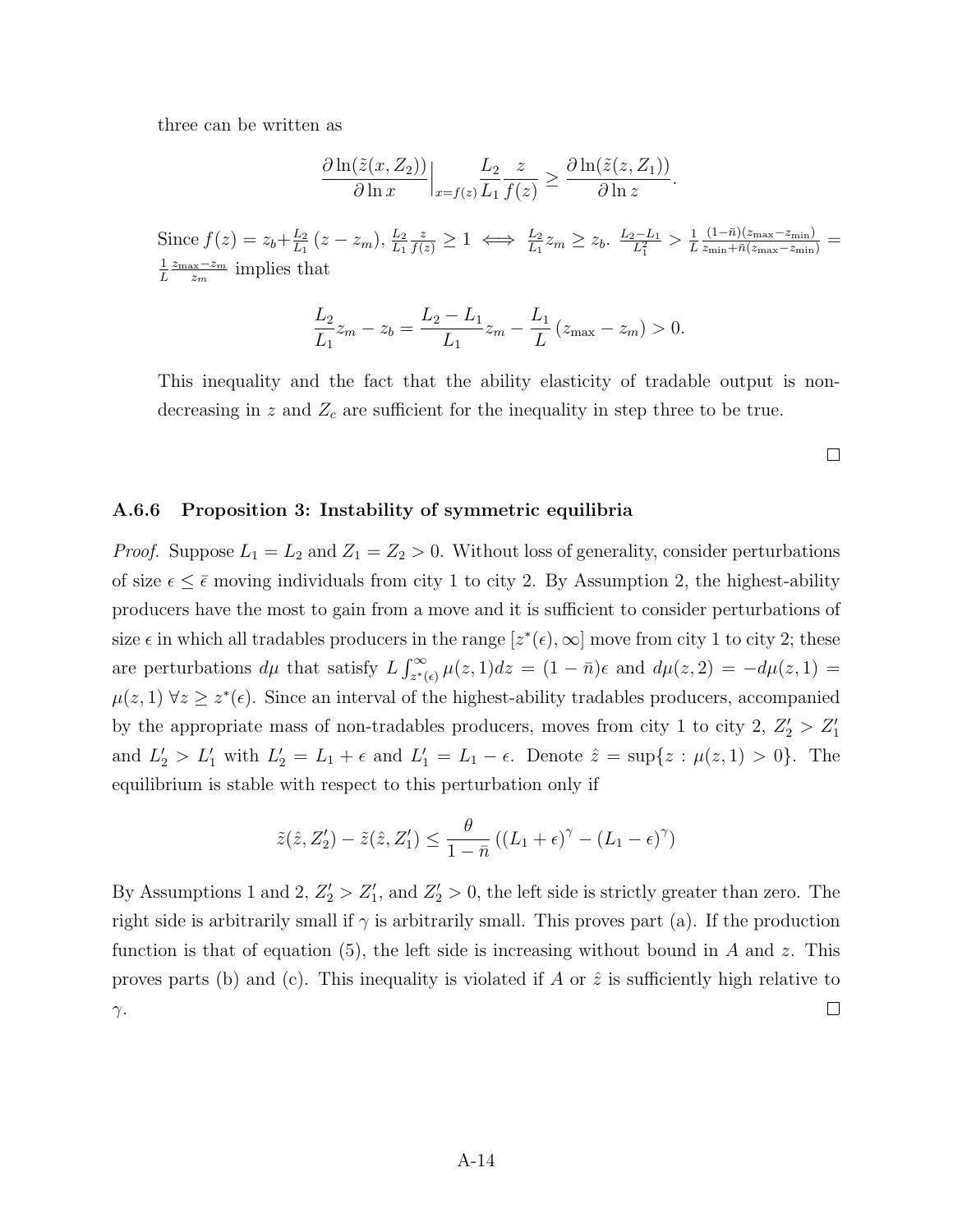#### A.6.7 Proposition 4: Stability of two heterogeneous cities

Proof. Appendix section A.3 shows that these three conditions are sufficient for the existence of an equilibrium with two cities in which  $L_1 < L_2$  and  $\Omega(L_1)$  crosses zero from above. Amongst tradables producers in city 1, those with the most to gain by moving to city 2 are those of the highest ability. Amongst tradables producers in city 2, those with the most to gain by moving to city 1 are those of the lowest ability. It is therefore sufficient to consider perturbations that are changes in  $z_b$  and consummate changes in  $z_{b,n}$  as defined in appendix section A.3. Since  $\Omega(L_1)$  crosses zero from above, this equilibrium is stable.  $\Box$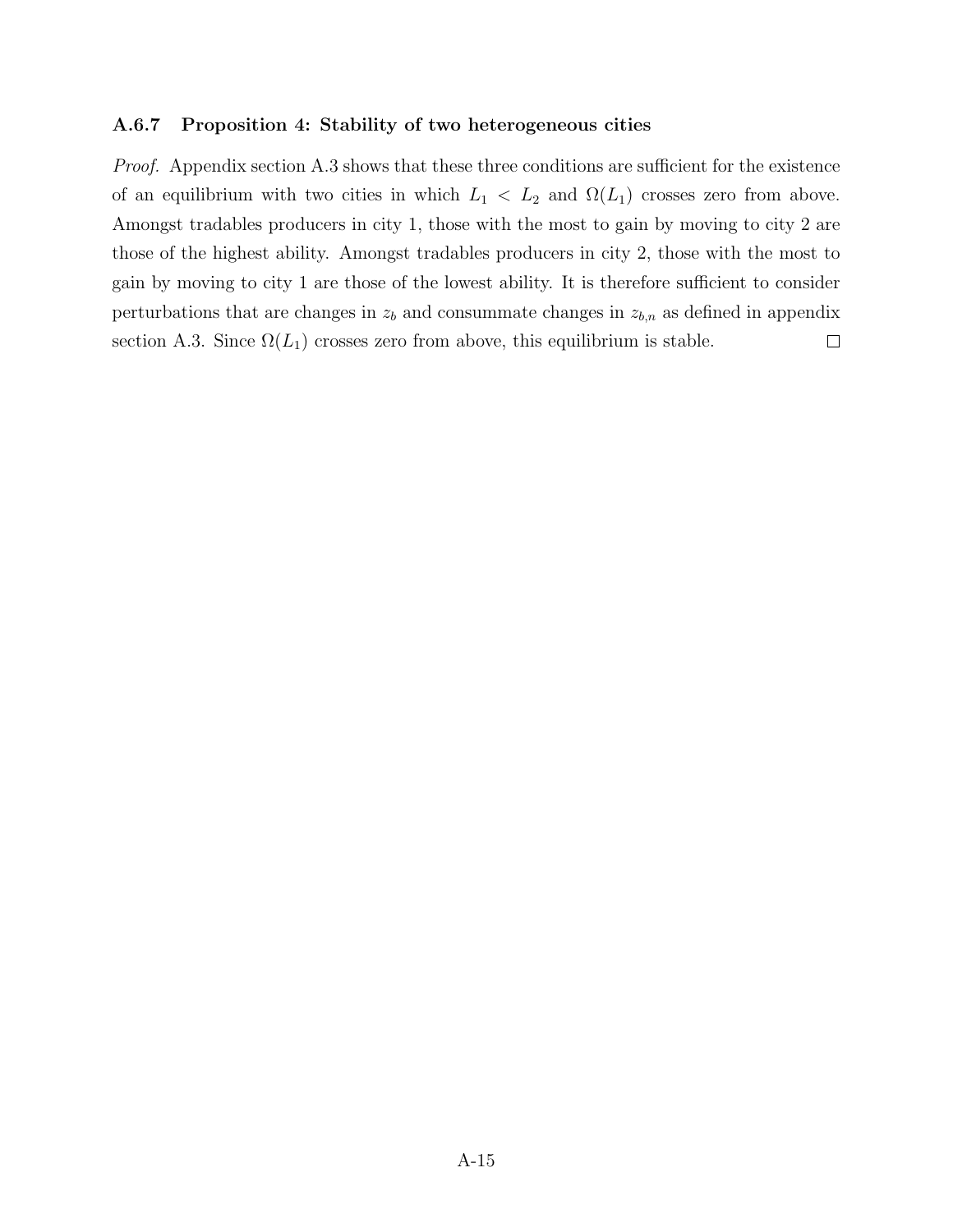## B Numerical results

This appendix reports numerical results that complement the analytical results in Proposition 2. In all our numerical work, we use the functional forms for  $B(\cdot)$  and  $Z(\cdot)$  given by equations  $(5)$  and  $(6)$ . Section [B.1](#page-15-0) shows that the sufficient condition on the equilibrium size of the smallest city in the uniform-ability case of Proposition 2 is typically true in two-city equilibria and that larger cities exhibit lower skill premia only when the skill premia are unrealistically large. Sections [B.2](#page-17-0) and [B.3](#page-19-0) extend our results for uniform and Pareto ability distributions, respectively, to greater numbers of cities. The overwhelming pattern is that larger cities have higher skill premia.

## <span id="page-15-0"></span>B.1 Uniform ability distribution and two cities

In the case of the uniform ability distribution, the sufficient condition in Proposition 2 is written in terms of exogenous parameters and the two cities' equilibrium population sizes,  $L_1$  and  $L_2$ . For the larger city's skill premium to be lower, it must be the case that  $\frac{L_2-L_1}{L_1^2}$  < 1 L  $z_{\text{max}}-z_m$  $\frac{d x - z_m}{d x_m}$ . This will occur when  $L_1$  is sufficiently large. However, we also know that the relative compensation effect on the right-hand side of inequality (14) approaches zero as  $L_1 \rightarrow L_2$ , so it is clear that this sufficient condition is not necessary for the larger city to have a higher skill premium. An equilibrium in which the larger city has a lower skill premium must exhibit some intermediate value of  $L_1$ .

To examine whether such an equilibrium exists and to more generally characterize the properties of two-city equilibria when the ability distribution is uniform, we compute equilibria for a range of parameter values. Our choice of the parameter values is admittedly arbitrary, but the results are sufficiently stark that they are suggestive of broader patterns.

We examine vectors of the form  $[A, \bar{n}, \theta, \gamma, L, \nu, z_{\min}, z_{\max}]$  obtained by combining the following possible parameter values:  $A \in [1, 2, 3, 4, 5, 10], \bar{n} \in [0.1, 0.2, 0.3, 0.4, 0.5], \theta \in [0.1, 0.5, 1, 2, 5], \gamma \in$  $[.01, .1, .5, 1, 5], L \in [2, 6, 10, 15, 20, 40], \nu \in [1, 5, 10, 25, 50], z_{\min} \in [0, 1, 2.5, 5, 10, 25, 50], z_{\max}$  $z_{\text{min}} \in [1, 5, 10, 25, 50]$ . The Cartesian product of these sets has 787,500 elements. For each parameter vector, we seek values of  $L_1$  and  $L_2$ , with  $L_1 < L_2 = L - L_1$ , constituting an equilibrium as defined in section I.B.

A large number of these 787,500 parameter combinations are inconsistent with the existence of any two-city equilibrium. We nonetheless explore these parts of the parameter space in order to identify exceptions to the pattern predicted by Proposition 2. For example, we find that a two-city equilibrium often does not exist when  $z_{\text{max}} - z_{\text{min}}$  is large, but these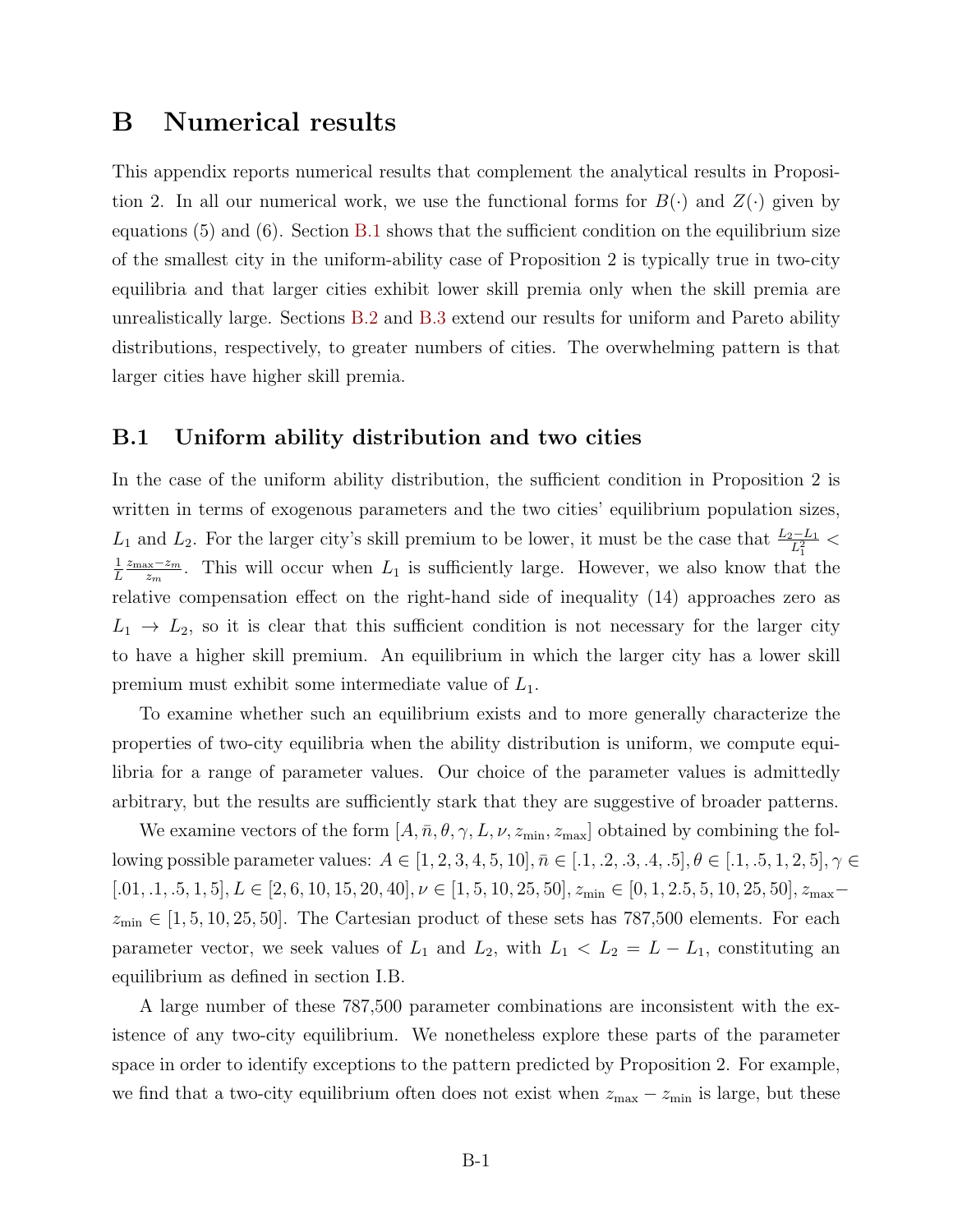parameter combinations also are more likely to violate the sufficient condition in Proposition 2 and yield an equilibrium in which the larger city has a smaller skill premium. The cost of exploring the extremes of the parameter space is that sometimes no equilibrium is feasible and sometimes the entire population lives in a single city.

In some cases, existence of an equilibrium can be ruled out prior to computing potential solutions. Consider two conditions that are necessary for a two-city equilibrium to exist. A modest feasibility condition is  $\tilde{z}(\underline{z}, z_{\text{max}}) \geq \theta(L/2)^{\gamma}$ , which requires that the greatest conceivable tradables output for the median tradables producer be greater than the lowest conceivable housing cost in the larger city. If this failed, every conceivable two-city population allocation would be infeasible. A modest agglomeration condition is  $A \cdot z_{\text{max}} \cdot \underline{z} > 1$ , which requires that the median tradables producer would find idea exchange with the most able producer profitable. If this failed, there would be no benefits to agglomeration. Of the 787,500 parameter combinations, 94,903 fail the former, 985 fail the latter, and 3,015 fail both modest necessary conditions.

An equilibrium with two heterogeneous cities exists for 58,005 of the parameter combinations. For the parameter vectors that do not yield a two-city equilibrium, this is overwhelmingly due to the entire population agglomerating in a single city (598,197 combinations). Since the necessary conditions described in the previous paragraph are very modest, there are also a number of parameter combinations for which agglomeration is not realized in equilibrium (644) or is insufficient to cover housing costs (31,226).

Of the 58,005 parameter combinations yielding two-city equilibria, only 159 (0.3%) yield equilibria in which the larger city has a lower skill premium. 46,055 of the equilibria satisfy the sufficient condition of Proposition 2 case 3, and 11,791 of the equilibria not satisfying that sufficient condition nonetheless have a higher skill premium in the more populous city. Table [B.1](#page-17-1) reports the fraction of equilibria in which the larger city has a lower skill premium for each parameter value.

The equilibria in which the larger city has a lower skill premium exhibit implausibly large skill premia. Large skill premia make the relative compensation effect large. Across the 159 equilibria in which the larger city has a lower skill premium, the mean skill premium in the smaller city is 563%. By contrast, the 95<sup>th</sup> percentile of  $\frac{\bar{w}_1}{p_{n,1}}$  for equilibria with increasing skill premia is only 195%. Recall that, in the data, the college wage premium varies across metropolitan areas in the range of 47% to 71%.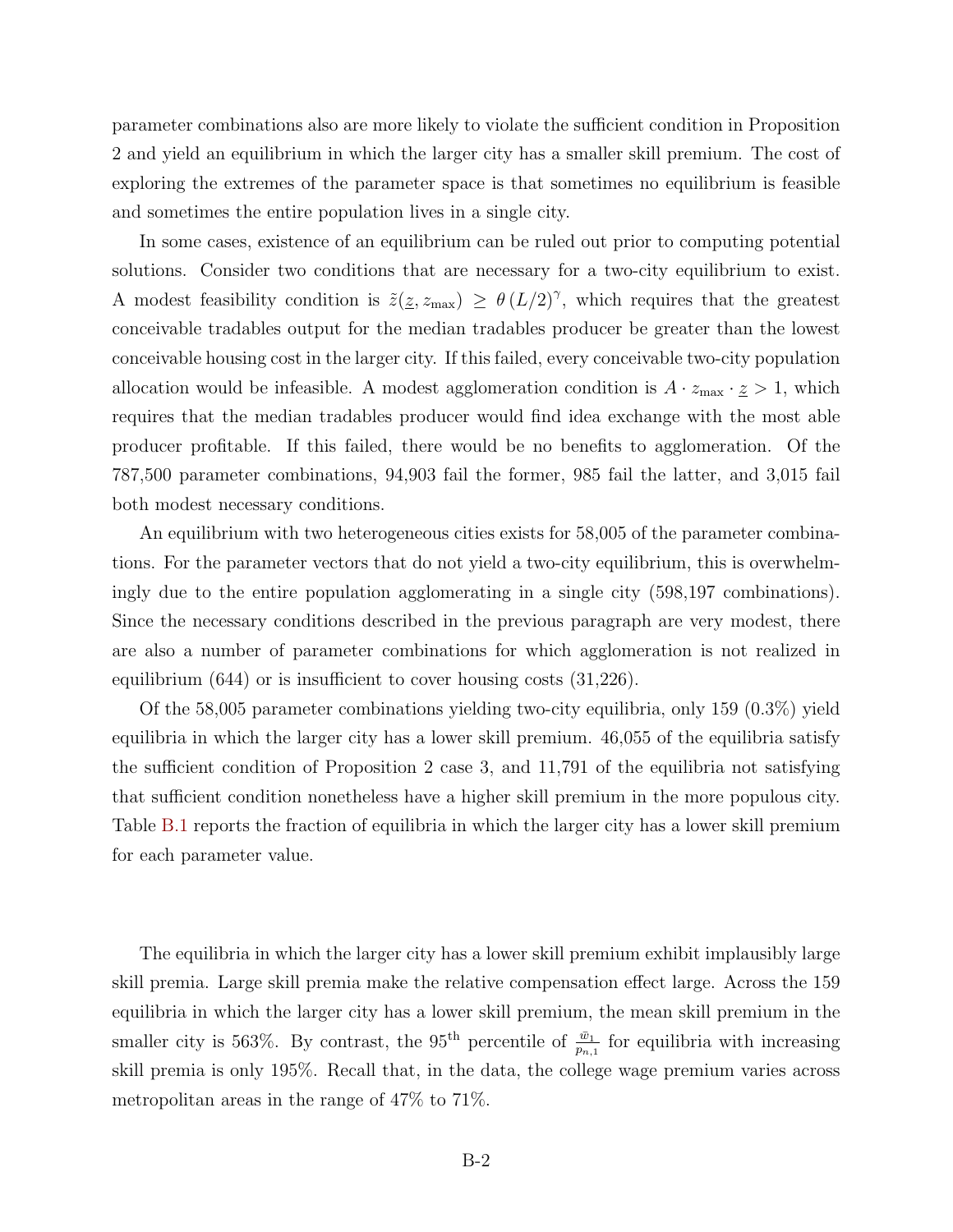| A  |       | $\bar{n}$ |        | $\theta$ |        | $\sim$ |        | ⊥              |          | $\nu$      |        | $z_{\rm min}$ |          | $z_{\rm max} - z_{\rm min}$ |        |
|----|-------|-----------|--------|----------|--------|--------|--------|----------------|----------|------------|--------|---------------|----------|-----------------------------|--------|
|    | .0017 | 0.1       | 0.0134 | 0.1      | 0.0038 | 0.01   | 0      | $\overline{2}$ | 0.0013   |            | 0.0036 | $\theta$      | 0.0096   |                             |        |
|    | .0016 | 0.2       |        | 0.5      | 0.0028 | 0.1    | 0      | 6              | 0.005    | $\ddot{ }$ | 0.003  |               | 0.0057   | 5.                          | 0.0003 |
|    | .0035 | 0.3       |        |          | 0.0026 | 0.5    | 0      | 10             | 0.0043   | 10         | 0.0027 | 2.5           | 0.0019   | 10                          | 0.001  |
|    | .0034 | 0.4       |        | 2        | 0.0021 |        | 0      | 15             | 0.002    | 25         | 0.0025 | 5             | 0        | 25                          | 0.0064 |
| Ğ. | .0037 | 0.5       |        | 5.       | 0.0024 | b.     | 0.0046 | 20             | $\theta$ | 50         | 0.0023 | 10            | 0        | 50                          | 0.0106 |
| 10 | .0028 |           |        |          |        |        |        | 40             | $\theta$ |            |        | 25            | $\theta$ |                             |        |
|    |       |           |        |          |        |        |        |                |          |            |        | 50            | $\theta$ |                             |        |

<span id="page-17-1"></span>Table B.1: Share of equilibria with decreasing skill premia, by parameter

Notes: This table summarizes the parameter values yielding two-city equilibria in which the larger city has a lower skill premium. For each pair of columns, the first column lists the value of the parameter and the second column lists the share of the 58,005 equilibria in which the premium-size relationship is negative. Since the latter occurs in only 159 cases, these shares are typically less than 1% and often zero.

The parameter values yielding equilibria in which the larger city has a lower skill premium can be understand in terms of facilitating large equilibrium values of  $\frac{\bar{w}_1}{p_{n,1}}$ . When  $z_{\text{max}} - z_{\text{min}}$ is larger and  $z_{\text{min}}$  and  $\bar{n}$  are smaller, there is greater heterogeneity of ability within tradables producers, raising the value of  $\frac{\bar{w}_1}{p_{n,1}}$ . Since greater heterogeneity in these abilities generates larger differences in idea-exchange environments, two-city equilibria only exist when these greater agglomeration benefits are offset by higher congestion costs, governed by  $\gamma$ . We obtain a lower skill premium in the larger city only when  $\gamma$  is 5. This is a very large population elasticity of congestion costs. Empirical work typically estimates a value of  $\gamma$  below 0.1; [Combes, Duranton and Gobillon](#page-24-6) [\(2012\)](#page-24-6) report an estimate of 0.041. Empirically plausible values of the congestion-cost elasticity yield zero cases of non-increasing skill premia.

Thus, our examination of a large set of parameter vectors suggests that the larger city typically has a higher skill premium in two-city equilibria with a uniform ability distribution. The sufficient condition in Proposition 2 holds for most two-city equilibria, and the larger city almost always has a higher skill premium. Deviations from the predicted pattern are produced only by assuming empirically implausible values of  $\gamma$  that generate skill premia much higher than those observed in the data.

## <span id="page-17-0"></span>B.2 Uniform ability distribution and more than two cities

We now extend the uniform-ability-distribution results to more than two heterogeneous cities. We examine the same values of  $[A, \bar{n}, \theta, \gamma, \nu, z_{\min}, z_{\max}]$  examined in the previous section. The population  $L$  is proportional to the number of cities under consideration (so as to facilitate existence of these equilibria). That is,  $L \in C \times [1, 3, 5, 7.5, 10, 20]$ , where C is the number of cities and the previous section considered  $C = 2$ . There are therefore, again, 787,500 parameter combinations for each C. We solve for equilibria in which  $L_1 < L_2 < \cdots < L_C$ .

The results for equibrilia with three to seven cities, summarized in Table [B.2,](#page-18-0) are con-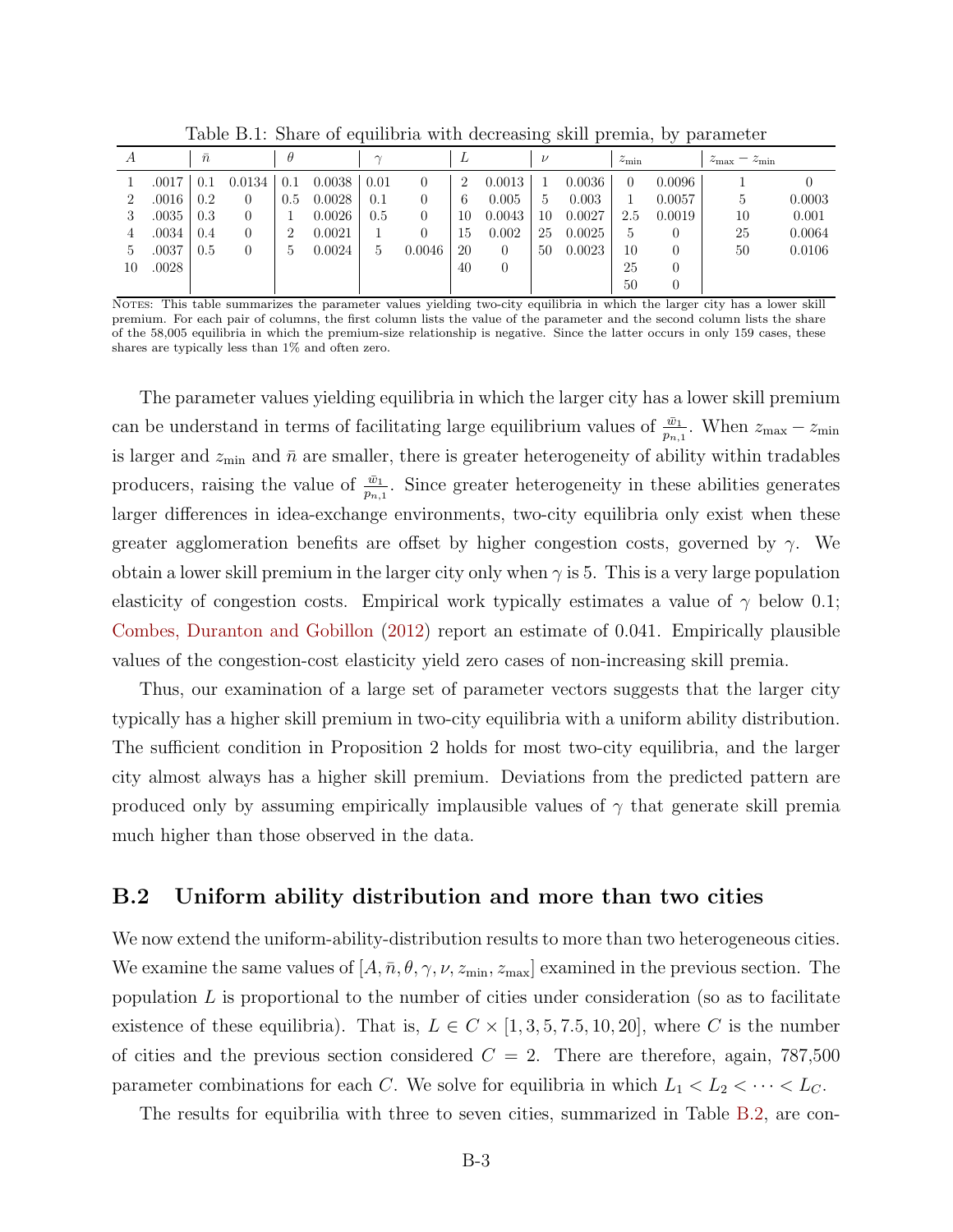sistent with those found for two cities. First, in the vast majority (more than 99.5%) of equilibria, larger cities have higher skill premia. Second, the correlation between population size and skill premia is frequently positive even when the relationship isn't monotone. As in the two-city case, the exceptions to these patterns occur when equilibria exhibit very large values of  $\frac{\bar{w}_1}{p_{n,1}}$ . The 95<sup>th</sup> percentile of  $\frac{\bar{w}_1}{p_{n,1}}$  in equilibria with monotonically increasing premia lies below the 25th percentile for equilibria with non-monotone premia. These non-monotone equilibria with very high skill premia can arise only when  $z_{\text{max}} - z_{\text{min}}$  and  $\gamma$  are large and  $z_{\min}$  and  $\bar{n}$  are small. For this set of parameter combinations, the value of  $\frac{\bar{w}_1}{p_{n,1}}$  is lower in equilibria with larger numbers of cities. Thus, all equilibria with six or seven cities exhibit monotonically increasing skill premia, and all equilibria with four or more cities exhibit positive premia-population correlations.

|                     |           |            |              |                                            | $\cdot$                            |                          |           |               |                                                |                |
|---------------------|-----------|------------|--------------|--------------------------------------------|------------------------------------|--------------------------|-----------|---------------|------------------------------------------------|----------------|
| Share of            |           |            |              |                                            | Percentiles of $\bar{w}_1/p_{n,1}$ |                          |           |               |                                                |                |
| Number of<br>Number |           |            | non-monotone | Share of                                   | monotone                           | non-monotone             | Maximal   |               | Minimal                                        |                |
|                     | of cities | equilibria | premia       | $corr(L_c, \frac{\bar{w}_c}{p_{n,c}}) < 0$ | premia, $95th$                     | premia, 25 <sup>th</sup> | $\bar{n}$ | $z_{\rm min}$ | $z_{\text{max}} - z_{\text{min}} \quad \gamma$ |                |
|                     | 2         | 58005      | .0027        | .0027                                      | 1.95                               | 5.02                     | 0.1       | 2.5           | 5                                              | $\overline{5}$ |
|                     | 3         | 43367      | .0157        | .0006                                      | 1.46                               | 1.53                     | 0.2       | 2.5           |                                                | 5              |
|                     | 4         | 38300      | .0056        |                                            | 1.32                               | 1.79                     | 0.1       | 2.5           | 5                                              | 5              |
|                     | 5.        | 33305      | .0005        |                                            | 1.21                               | 1.41                     | 0.1       | $\theta$      | $\mathcal{D}$                                  | 5              |
|                     | 6         | 30903      | 0            |                                            | 1.15                               |                          |           |               |                                                |                |
|                     |           | 26213      | 0            |                                            | 1.09                               |                          |           |               |                                                |                |
|                     |           |            |              |                                            |                                    |                          |           |               |                                                |                |

<span id="page-18-0"></span>Table B.2: Uniform-ability equilibria, 2 to 7 cities

Notes: This table summarizes the existence and properties of equilibria with the number of cities listed in the first column. The second column lists the number of equilibria that exist for uniformly distributed abilities and the 787,500 parameter combinations described in the text. The third column lists the share of those equilibria that exhibit skill premia that are not monotone in city population size. The fourth column lists the share of equilibria that exhibit negative premia-size correlations. The fifth and sixth columns list the 95<sup>th</sup> and 25<sup>th</sup> percentiles of  $\bar{w}_1/p_{n,1}$  for equilibria with monotonically increasing and non-monotone skill premia, respectively. The seventh through tenth columns list the maximal values of  $\bar{n}$  and  $z_{\text{min}}$  and minimal values of  $z_{\text{max}} - z_{\text{min}}$  and  $\gamma$  that yield equilibria with non-monotone skill premia.

Since the computational burden increases with the number of cities, we have also examined tens of thousands of parameter combinations for the cases of 10-, 20-, and 30-city equilibria, rather than hundreds of thousands. All these equilibria exhibit monotonically increasing skill premia.

In short, for uniformly distributed abilities and over a wide range of parameter values, equilibria typically exhibit monotonically increasing skill premia. In fact, equilibria with larger numbers of heterogeneous cities yield more consistently monotone premia-size relationships than those obtained for the two-city case. The exceptions involve very large relative compensation effects due to very large skill premia.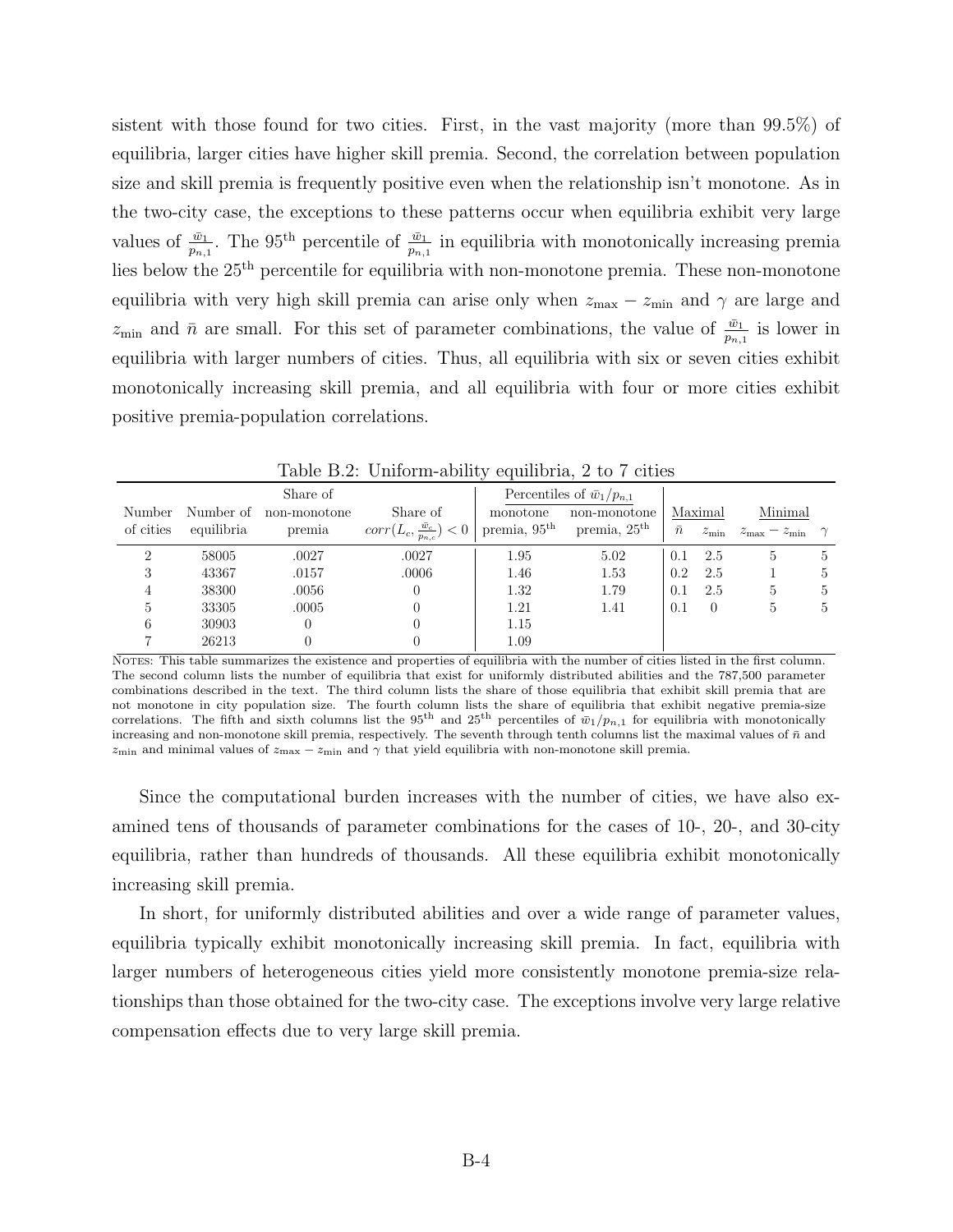### <span id="page-19-0"></span>B.3 Pareto ability distribution and more than two cities

This section extends the analytical result of Proposition 2 for Pareto-distributed abilities to greater numbers of cities. We compute equilibria for a wide range of parameter values to examine their properties. We find that the skill premium is monotonically increasing with city size in every case.

We compute equilibria for vectors of the form  $[A, \bar{n}, \theta, \gamma, L, \nu, z_{\min}, k]$ , where k is the shape parameter of the Pareto distribution. We examine parameter vectors obtained by combining the following possible values:  $A \in [1, 3, 5, 10]$ ,  $\bar{n} \in [0.1, 0.2, 0.3, 0.4, 0.5]$ ,  $\theta \in [0.1, 0.5, 1, 2, 5]$ ,  $\gamma \in [0.1, 1, 0.5, 1, 5], L \in C \times [1, 3, 5, 10], \nu \in [1, 5, 10, 25, 50], k (z_{\min})^k \in [1, 5, 10, 50],$  $k \in [2.1, 3, 5, 10, 50]$ . The Cartesian product yields 200,000 parameter combinations. We solve for equilibria in which  $L_1 < L_2 < \cdots < L_C$ .

Once again, a large number of these 200,000 parameter combinations are inconsistent with the existence of equilibrium. For example, in the two-city case, 16,925 do not satisfy the modest feasibility condition that  $\tilde{z}(\underline{z}, z_{\text{max}}) \geq \theta (L/2)^{\gamma}$ . For more than half the parameter values (primarily those with high  $\theta$  and  $L$ ), there is no pair of  $L_1$  and  $L_2$  that is feasible in the sense that tradables output is less than congestion costs. Nonetheless, we examine a wide range of parameter values in an effort to find a counterexample. As Table [B.3](#page-20-0) reports, we find none. Among hundreds of thousands of parameter combinations, zero yield a case in which a larger city has a lower skill premium. This suggests that the result proved in Proposition 2 for two cities extends to all cities in equilibrium when ability is Pareto distributed.<sup>[4](#page-19-1)</sup>

<span id="page-19-1"></span><sup>4</sup>While we have found that skill premia are increasing in city size for every parameter vector examined in the case of the Pareto ability distribution, the technique employed to analytically prove the two-city result in Proposition 2 cannot be extended to apply to an arbitrary number of cities. Step 2 of our proof employs the fact that  $\tilde{z} (f (z_m), Z_2) > \frac{p_{n,2}}{p_{n,1}}$  $\frac{p_{n,2}}{p_{n,1}}\tilde{z}(z_m, Z_1)$ , where  $z_m$  is the least talented tradables producer in city 1. The analogous condition that, for example,  $\tilde{z} (f(z_{b,1}), Z_3) > \frac{p_{n,3}}{p_{n,3}}$  $\frac{p_{n,3}}{p_{n,2}}\tilde{z}(z_{b,1}, Z_2)$ , where  $z_{b,1}$  is the lowest-ability tradables producer in city 2, is not necessarily true in equilibrium; in fact, some of the equilibria reported in Table [B.3](#page-20-0) fail to exhibit this property.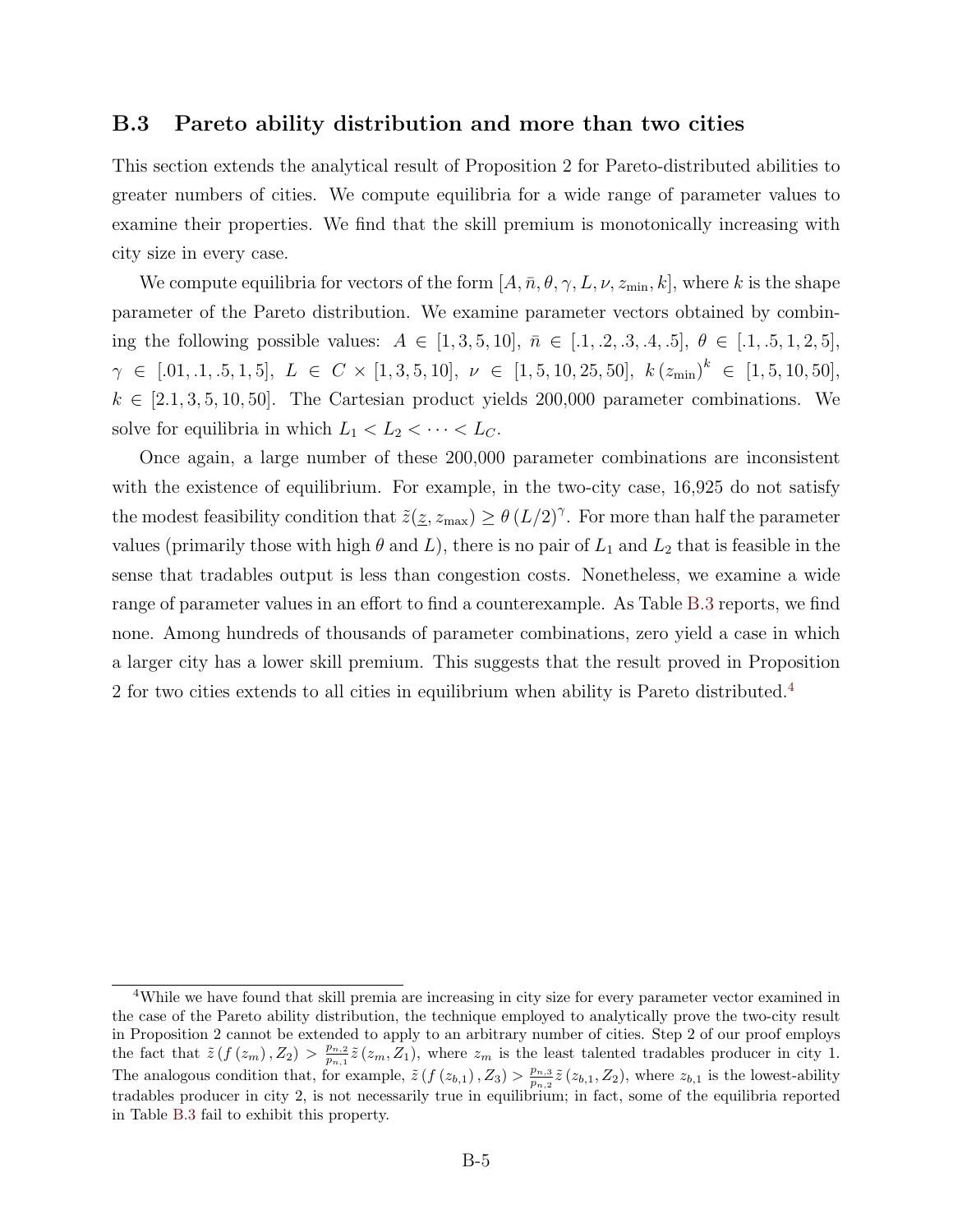| cities         | Number of Number of | Number of<br>equilibria non-monotone premia |
|----------------|---------------------|---------------------------------------------|
|                |                     |                                             |
| $\overline{2}$ | 31806<br>18871      |                                             |
| 3              | 17461               |                                             |
| 5              | 15214               |                                             |
|                | 14388               |                                             |
|                | 12643               |                                             |

<span id="page-20-0"></span>Table B.3: Pareto-ability equilibria, 2 to 7 cities

NOTES: This table summarizes the existence and properties of equilibria with the number of cities listed in the first column. The second column lists the number of equilibria that exist for Pareto-distributed abilities and 200,000 parameter combinations described in the text. The third column lists the number of those equilibria that exhibit skill premia that are not monotone in city population size.

## <span id="page-20-1"></span>C Data and estimates

## C.1 Data description

Data sources: Our population data are from the US Census website [\(1990,](http://www.census.gov/population/www/censusdata/files/90den_ma.txt) [2000,](http://www.census.gov/population/cen2000/phc-t3/tab01.txt) [2007\)](http://www.census.gov/popest/data/metro/totals/2009/tables/CBSA-EST2009-01.csv). Our data on individuals' wages, education, demographics, and housing costs come from public-use samples of the decennial US Census and the annual American Community Survey made available by IPUMS-USA [\(Ruggles et al.,](#page-24-7) [2010\)](#page-24-7). We use the 1990 5% and 2000 5% Census samples and the 2005-2007 American Community Survey 3-year sample. We use the 2005-2007 ACS data because ACS data from 2008 onwards only report weeks worked in intervals.

Wages: We exclude observations missing the age, education, or wage income variables. We study individuals who report their highest educational attainment as a high-school diploma or GED or a bachelor's degree and are between ages 25 and 55. We study fulltime, full-year employees, defined as individuals who work at least 40 weeks during the year and usually work at least 35 hours per week. We obtain weekly and hourly wages by dividing salary and wage income by weeks worked during the year and weeks worked times usual hours per week. Following [Acemoglu and Autor](#page-24-8) [\(2011\)](#page-24-8), we exclude observations reporting an hourly wage below \$1.675 per hour in 1982 dollars, using the GDP PCE deflator. We define potential work experience as age minus 18 for high-school graduates and age minus 22 for individuals with a bachelor's degree. We weight observations by the "person weight" variable provided by IPUMS.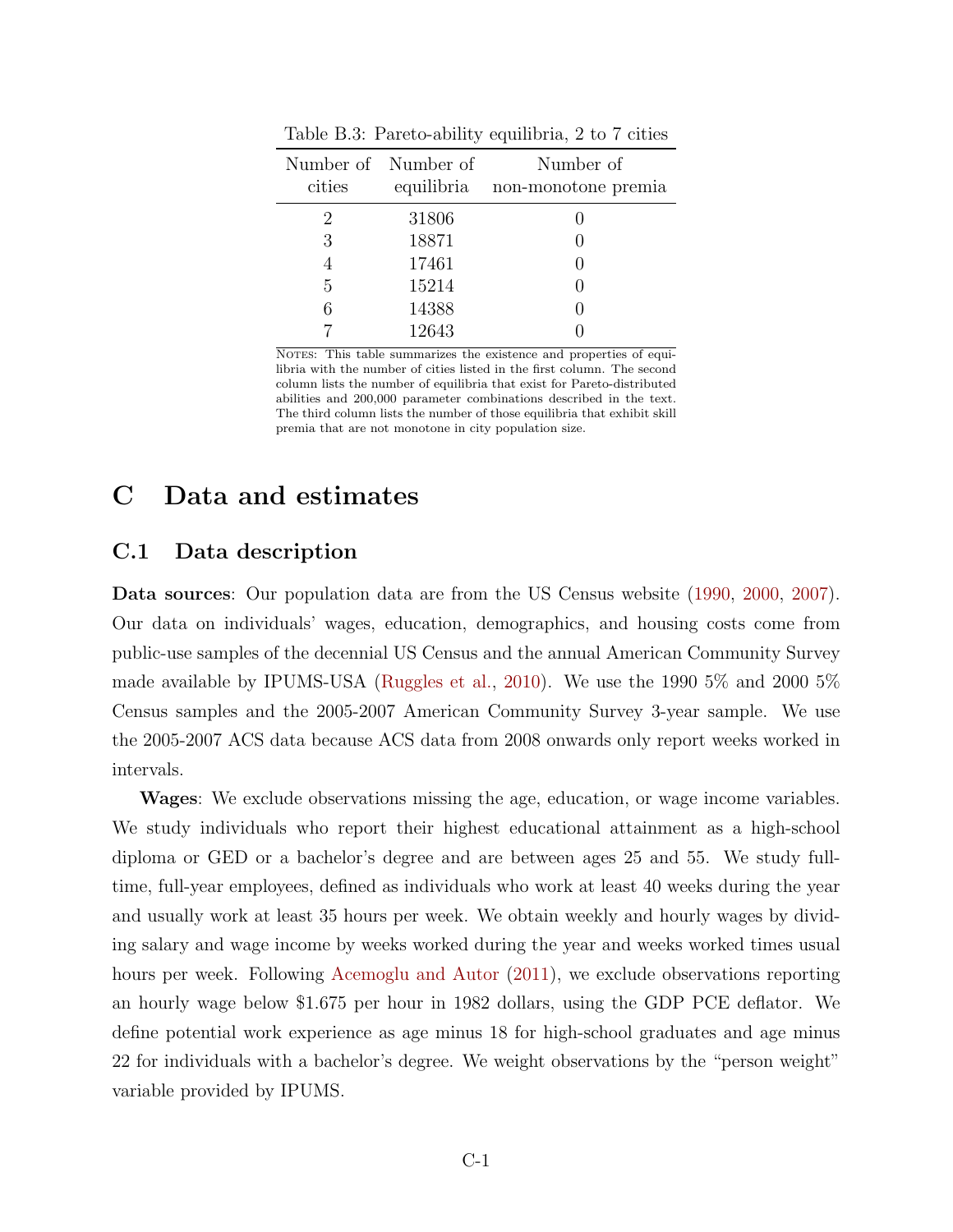Housing: To calculate the average housing price in a metropolitan statistical area, we use all observations in which the household pays rent for their dwelling that has two or three bedrooms. We do not restrict the sample by any labor-market outcomes. We drop observations that lack a kitchen or phone. We calculate the average gross monthly rent for each metropolitan area using the "household weight" variable provided by IPUMS.

Note that both income and rent observations are top-coded in IPUMS data.

College ratio: Following [Beaudry, Doms and Lewis](#page-24-9) [\(2010\)](#page-24-9), we define the "college ratio" as the number of employed individuals in the MSA possessing a bachelor's degree or higher educational attainment plus one half the number of individuals with some college relative to the number of employed individuals in the MSA with educational attainment less than college plus one half the number of individuals with some college. We weight observations by the "person weight" variable provided by IPUMS.

Geography: We map the public-use microdata areas (PUMAs) to metropolitan statistical areas (MSAs) using the "'MABLE [Geocorr90,](http://mcdc.missouri.edu/websas/geocorr90.shtml) [Geocorr2K,](http://mcdc.missouri.edu/websas/geocorr2k.html) and [Geocorr2010"](http://mcdc1.missouri.edu/MableGeocorr/geocorr2010.html) geographic correspondence engines from the Missouri Census Data Center. For 1990 and 2000, we consider both primary metropolitan statistical areas (PMSAs) and consolidated metropolitan statistical areas (CMSAs). The 2005-2007 geographies are MSAs. In some sparsely populated areas, only a fraction of a PUMA's population belongs to a MSA. We include PUMAs that have more than 50% of their population in a metropolitan area. Table 1 describes PMSAs in 2000.

## C.2 Empirical estimates

Our empirical approach is to estimate cities' college wage premia and then study spatial variation in those premia. Our first-stage estimates of cities' skill premia are obtained by comparing the average log hourly wages of full-time, full-year employees whose highest educational attainment is a bachelor's degree to those whose highest educational attainment is a high school degree.

Our first specification uses the difference in average log hourly wages  $y$  in city c without any individual controls as the first-stage estimator. The dummy variable college<sub>i</sub> indicates that individual  $i$  is a college graduate. Expectations are estimated by their sample analogues.

$$
\mathrm{premium}_c = \mathbb{E}(y_{ic}|\mathrm{college}_i=1) - \mathbb{E}(y_{ic}|\mathrm{college}_i=0)
$$

Our second approach uses a first-stage Mincer regression to estimate cities' college wage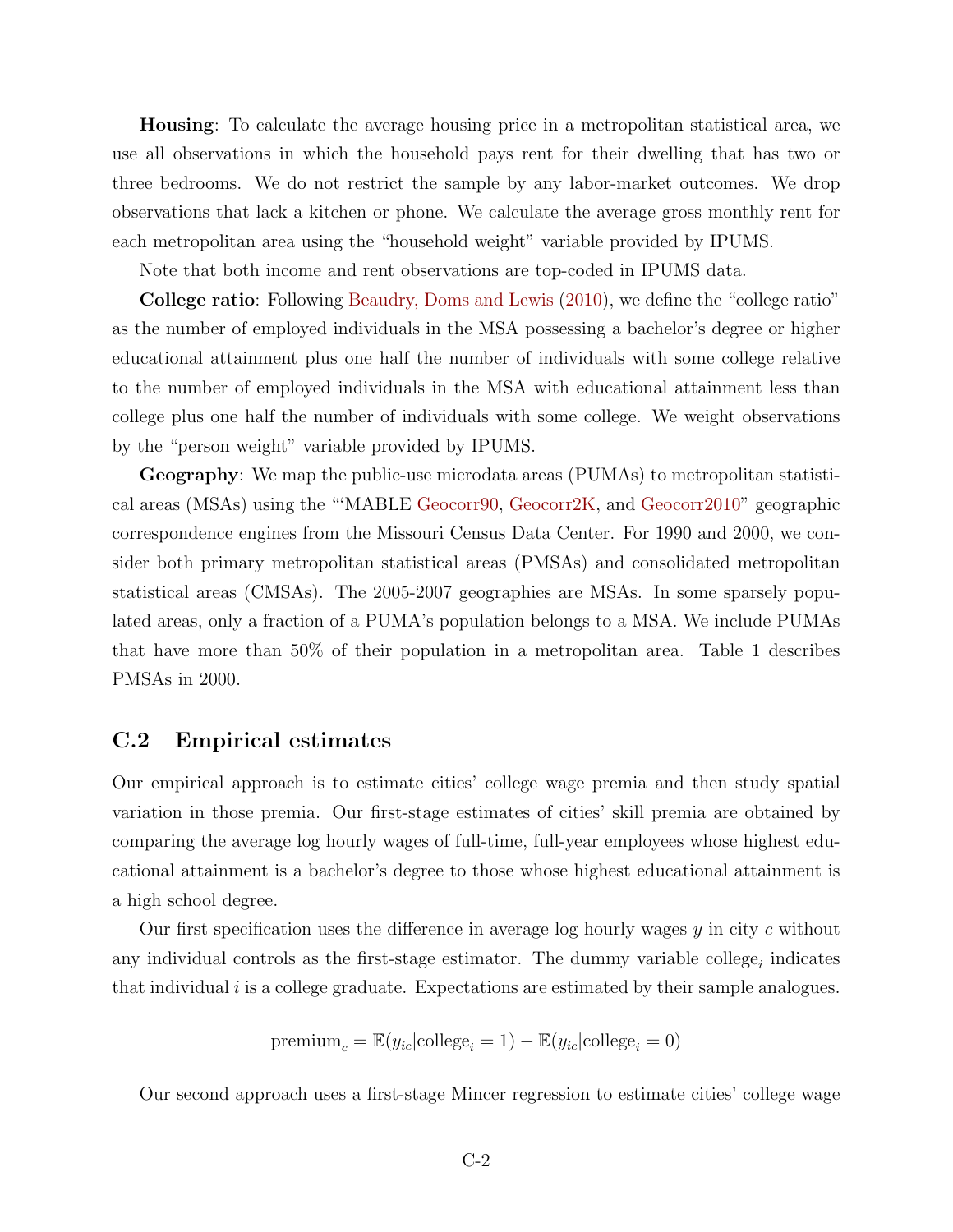premia after controlling for experience, sex, and race. The first-stage equation describing variation in the log hourly wage  $y$  of individual  $i$  in city  $c$  is

$$
y_i = \gamma X_i + \alpha_c + \rho_c
$$
college<sub>i</sub> +  $\epsilon_i$ 

 $X_i$  is a vector containing years of potential work experience, potential experience squared, a dummy variable for males, dummies for white, Hispanic, and black demographics, and the college dummy interacted with the male and demographic dummies. The estimated skill premium in each city,  $\hat{\rho}_c$ , is the dependent variable used in the second-stage regression. We refer to these estimates as "composition-adjusted skill premia."

One may be inclined to think that the estimators that control for individual characteristics are more informative. But if differences in demographics or experience are correlated with differences in ability, controlling for spatial variation in skill premia attributable to spatial variation in these factors removes a dimension of the data potentially explained by our model. To the degree that individuals' observable characteristics reflect differences in their abilities, the unadjusted estimates of cities' skill premia are more informative for comparing our model's predictions to empirical outcomes.

Table 1 describes variation in skill premia using the first skill-premium measure that lacks individual controls. Table [C.1](#page-17-1) reports analogous regressions for composition-adjusted skill premia that yield very similar results. In the lower panel, we use a quality-adjusted annual rent from [Chen and Rosenthal](#page-24-10) [\(2008\)](#page-24-10) that includes both owner-occupied housing and rental properties. This reduces the number of observations because Chen and Rosenthal do not report quality-adjusted rent values for every PMSA in 2000, but the results are very similar.

Table [C.2](#page-18-0) shows the correlation between estimated skill premia and population sizes for various years and geographies using log weekly wages. These specifications are akin to those appearing in the first column of Table 1 and the first column of the upper panel of [C.1.](#page-17-1)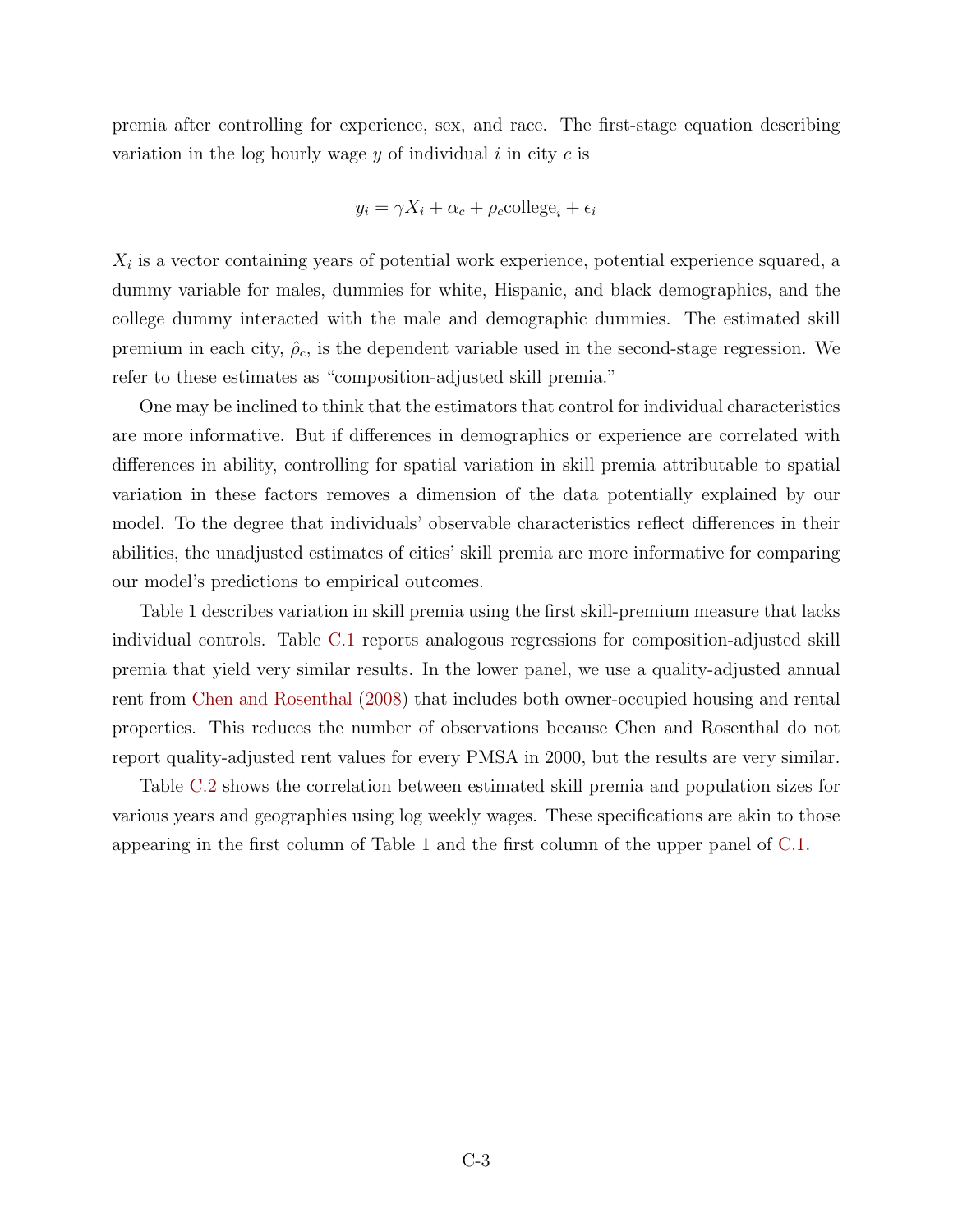| <i>Composition-adjusted skill premia</i>                    |          |          |          |          |  |  |  |  |  |
|-------------------------------------------------------------|----------|----------|----------|----------|--|--|--|--|--|
| log population                                              | 0.026    | 0.029    | 0.029    | 0.028    |  |  |  |  |  |
|                                                             | (0.0031) | (0.0047) | (0.0036) | (0.0045) |  |  |  |  |  |
| log rent                                                    |          | $-0.027$ |          | 0.0051   |  |  |  |  |  |
|                                                             |          | (0.032)  |          | (0.034)  |  |  |  |  |  |
| log college ratio                                           |          |          | $-0.027$ | $-0.029$ |  |  |  |  |  |
|                                                             |          |          | (0.016)  | (0.016)  |  |  |  |  |  |
|                                                             |          |          |          |          |  |  |  |  |  |
| Observations                                                | 325      | 325      | 325      | 325      |  |  |  |  |  |
| $\mathrm{R}^2$                                              | 0.146    | 0.151    | 0.162    | 0.162    |  |  |  |  |  |
| Composition-adjusted skill premia and quality-adjusted rent |          |          |          |          |  |  |  |  |  |
|                                                             |          |          |          |          |  |  |  |  |  |
| log population                                              | 0.025    | 0.029    | 0.026    | 0.029    |  |  |  |  |  |
|                                                             | (0.0033) | (0.0044) | (0.0038) | (0.0044) |  |  |  |  |  |
| log quality-adjusted rent                                   |          | $-0.030$ |          | $-0.030$ |  |  |  |  |  |
|                                                             |          | (0.023)  |          | (0.023)  |  |  |  |  |  |
| log college ratio                                           |          |          | $-0.014$ | 0.000086 |  |  |  |  |  |
|                                                             |          |          | (0.016)  | (0.015)  |  |  |  |  |  |
|                                                             |          |          |          |          |  |  |  |  |  |
| Observations                                                | 297      | 297      | 297      | 297      |  |  |  |  |  |

Table C.1: Skill premia and metropolitan characteristics, 2000

NOTES: Robust standard errors in parentheses. In both panels, the dependent variable is a metropolitan area's skill premium, measured as the difference in average log hourly wages between college and high school graduates after controlling for for experience, sex, and race. The upper panel uses average gross monthly rent; the lower panel uses quality-adjusted annual rent from [Chen and Rosenthal](#page-24-10) [\(2008\)](#page-24-10). Details in text of appendix [C.](#page-20-1)

|                      | 1990        | 1990        | 2000        | 2000        | 2005-7     |
|----------------------|-------------|-------------|-------------|-------------|------------|
| Dependent variable   | <b>PMSA</b> | <b>CMSA</b> | <b>PMSA</b> | <b>CMSA</b> | <b>MSA</b> |
| Skill premia         | 0.015       | 0.014       | 0.033       | 0.029       | 0.040      |
|                      | (0.0038)    | (0.0039)    | (0.0038)    | (0.0036)    | (0.0038)   |
| Composition-adjusted | 0.013       | 0.013       | 0.029       | 0.025       | 0.028      |
| skill premia         | (0.0030)    | (0.0031)    | (0.0032)    | (0.0030)    | (0.0033)   |
|                      |             |             |             |             |            |
| Observations         | 322         | 271         | 325         | 270         | 353        |

Table C.2: Skill premia and metropolitan populations

NOTES: Robust standard errors in parentheses. Each cell reports the coefficient and standard error for log population from an OLS regression of the estimated college premia for weekly wages on log population (and a constant). The sample is full-time, full-year employees whose highest educational attainment is a bachelor's degree or a high-school degree.